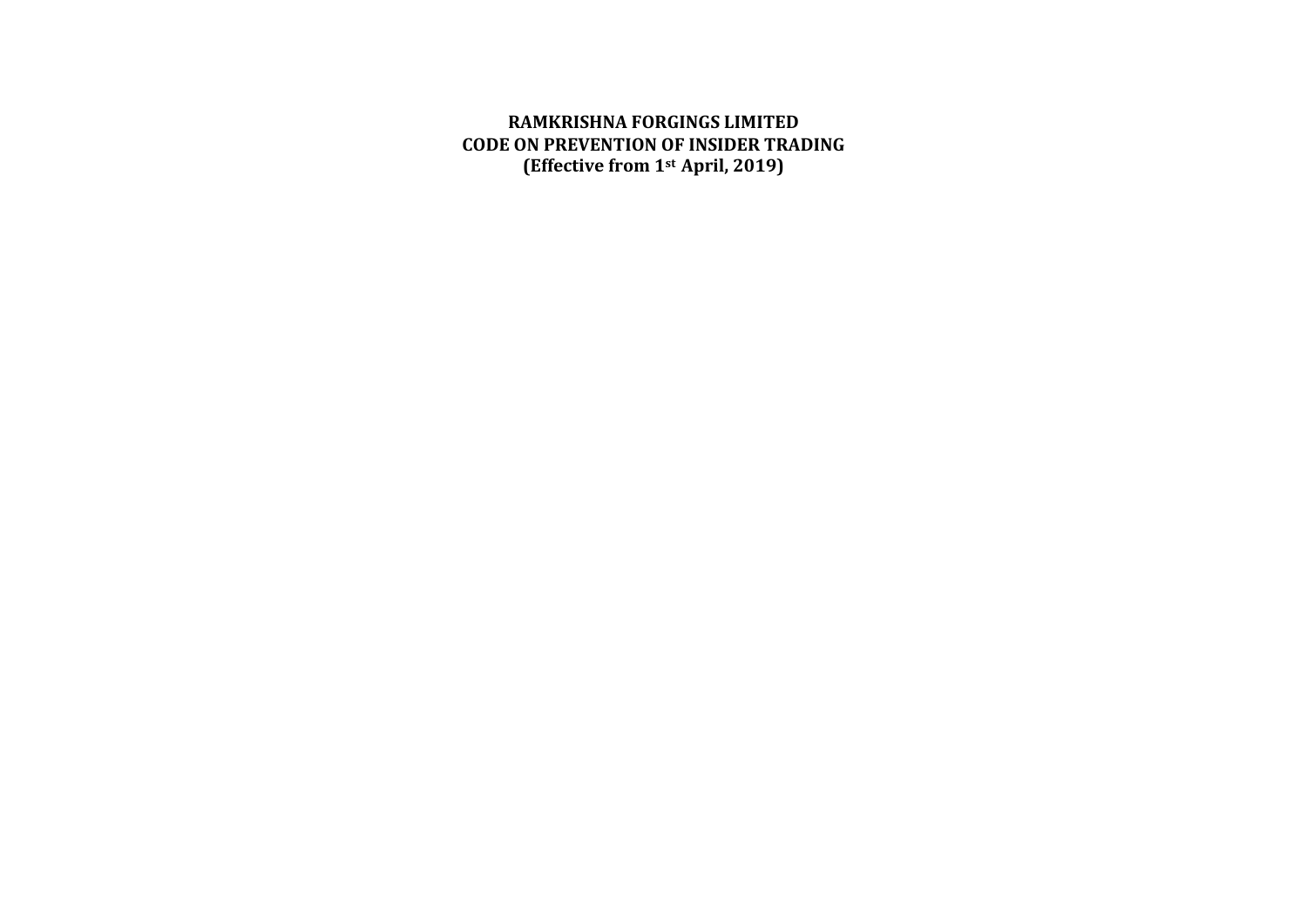# **RAMKRISHNA FORGINGS LIMITED Code on Prevention of Insider Trading**

# **Index**

# **Part A**

- Introduction
- Objective and Scope of the Code
- Applicability
- Definitions

# **Part B**

• Duties of Compliance Officer

# **Part C**

• Disclosure of holdings in Securities

# **Part D**

• Preservation of Unpublished Price Sensitive Information

# **Part E**

- Trading Restrictions
- Pre Clearance

# **Part F**

• Trading Plan

# **Part G**

• Miscellaneous

# **Part H**

• Forms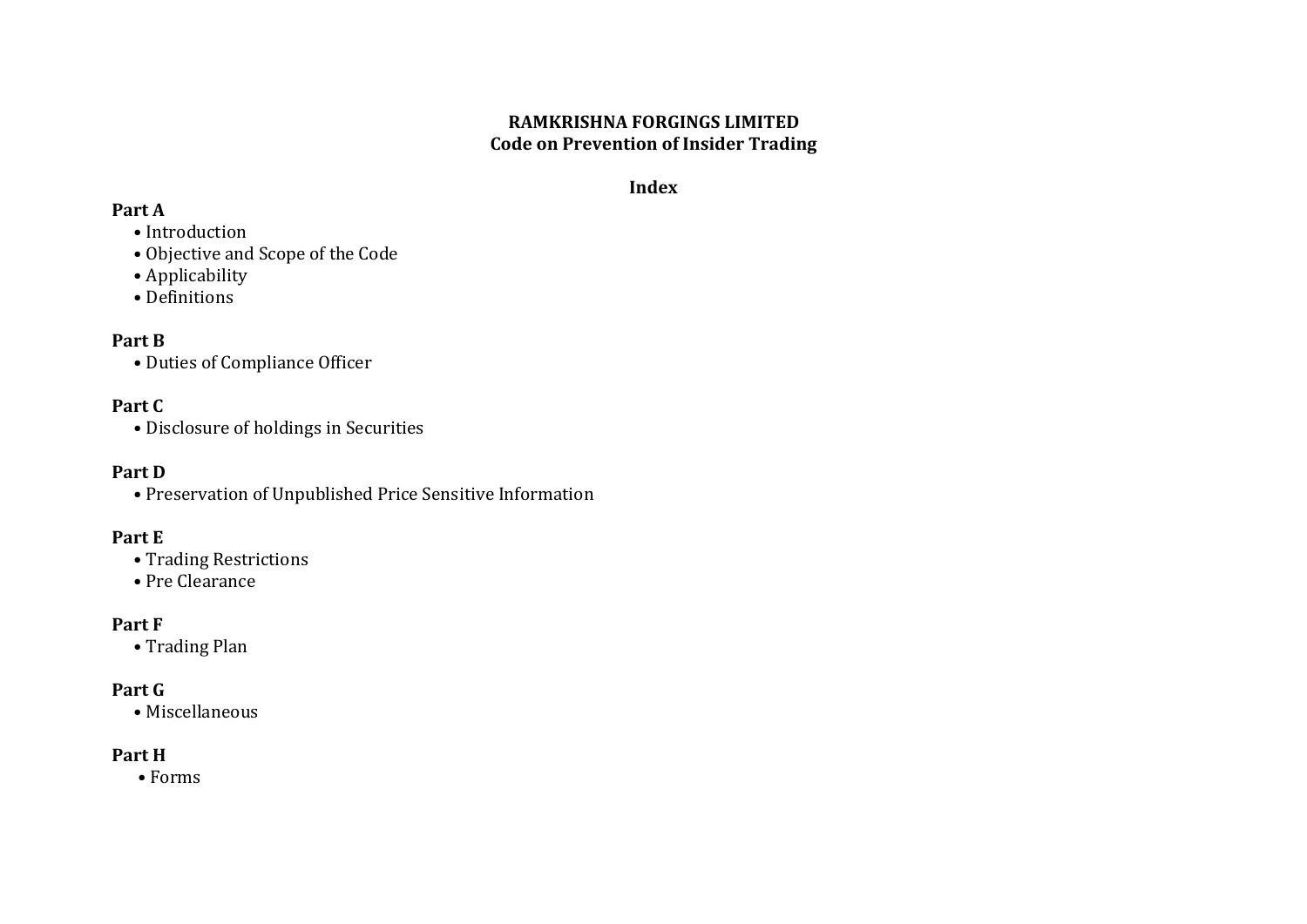# **Part A Introduction & Definitions**

### **Introduction**

Trading in the shares /securities of the Company by persons who enjoy special status when compared with the general investor on the basis of unpublished price sensitive information and who as a result thereof are liable to use their special status for individual benefit, is commonly known as "insider trading".

### **Objective and Scope of the Code**

The Company endeavors to preserve the confidentiality of unpublished price sensitive information and prevent misuse of such information to create information asymmetry to benefit the insiders to abuse the market while trading in securities of the Company. The Company is committed to transparency and fairness in dealing with all stakeholders and in ensuring adherence to all laws and regulations.

Every Designated Person (as defined hereinafter) has a duty to safeguard the confidentiality of all such information obtained in the course of his or her work at the Company. No Designated Person may use his or her position or knowledge of the Company to gain personal benefit or to provide benefit to any third party.

To achieve these objectives, the Company hereby notifies a code of conduct to regulate, monitor and report trading by Designated Persons towards achieving compliance with the Regulations. Pursuant to the amendments to the Securities and Exchange Board of India (Prohibition of Insider Trading) Regulations, 2015 (Regulations) and in light of its impact on the compliance and disclosures pertaining to Prohibition of Insider Trading, and shall hereinafter be referred to as 'RKFL's Code of Conduct for Regulating, Monitoring and Reporting of Trading by Designated Persons' **("Code of conduct").**

# **Applicability**

This Code of Conduct is applicable to all Designated Persons and their immediate relatives and to such other persons as may be specified in different chapters /parts of this Code of Conduct.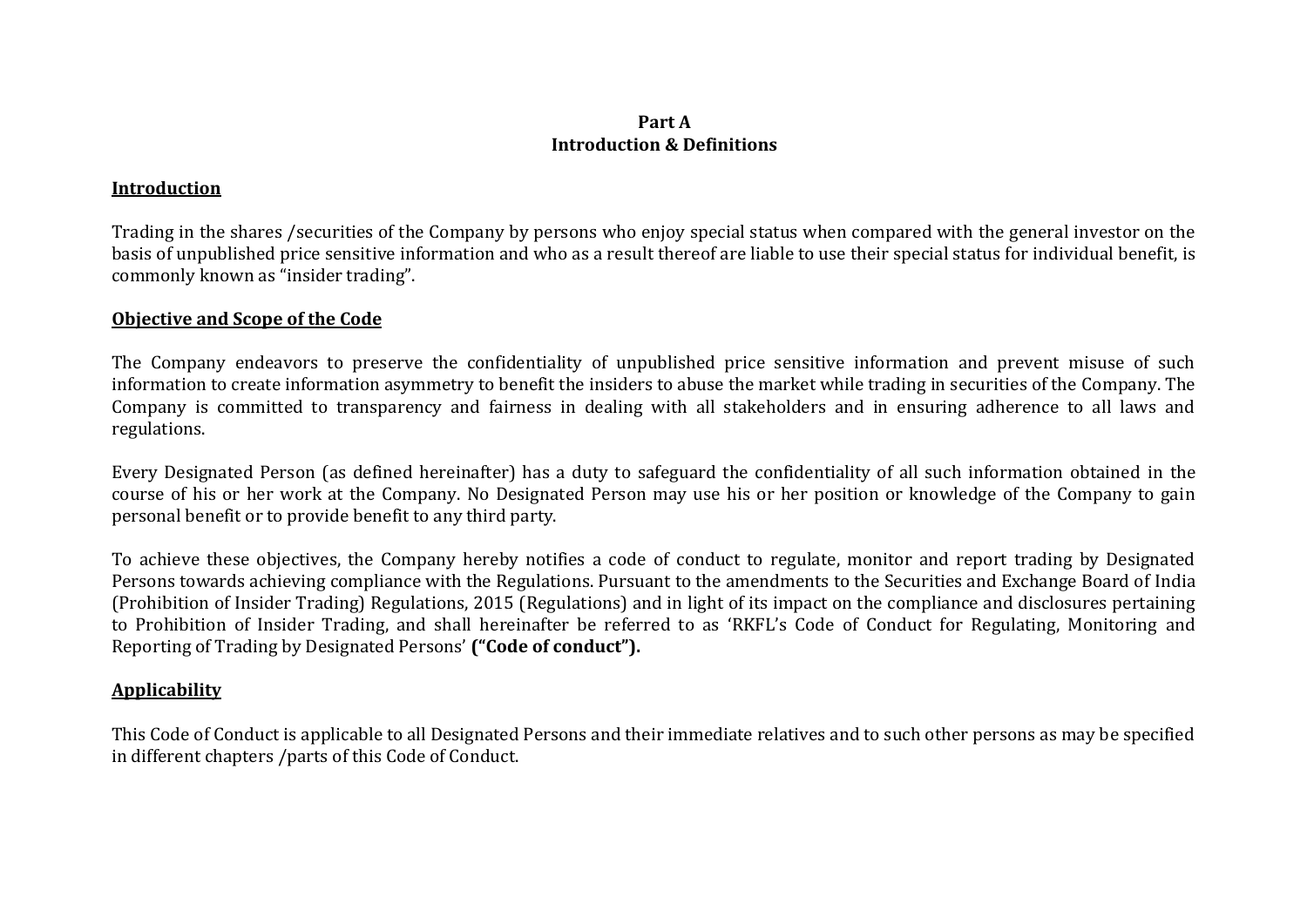The Code has been amended with the approval of the Board at its meeting held on 5th September 2020. The amended Code shall be effective from 5th September 2020.

# **Definitions**

**'Act'** means the Securities and Exchange Board of India Act, 1992 as amended, modified or substituted from time to time.

**'Company'** means Ramkrishna Forgings Limited.

**'Compliance Officer'** means the Company Secretary of the Company or any other senior officer appointed by the board of Directors of the Company for the purposes of the Regulations and this Code of Conduct, who shall be financially literate and is capable of appreciating requirements for legal and regulatory compliance under these Regulations, designated so and reporting to the board of Directors and who shall be responsible for compliance of policies, procedures, maintenance of records, monitoring adherence to the rules for the preservation of Unpublished Price Sensitive Information, monitoring of Trades and the implementation of this Code of Conduct under the overall supervision of the board of Directors of the Company.

# **"Connected Person"** means:

- (i) any person who is or has during the six months prior to the concerned act been associated with the Company, directly or indirectly, in any capacity including by reason of frequent communication with its officers or by being in any contractual, fiduciary or employment relationship or by being a Director, officer or an employee of the Company or holds any position including a professional or business relationship between himself and the Company whether temporary or permanent, that allows such person, directly or indirectly, access to Unpublished Price Sensitive Information or is reasonably expected to allow such access.
- (ii) Without prejudice to the generality of the foregoing, the persons falling within the following categories shall be deemed to be connected persons unless the contrary is established,

(a) an Immediate Relative of connected persons specified in clause (i); or

(b) a holding company or associate company or subsidiary company; or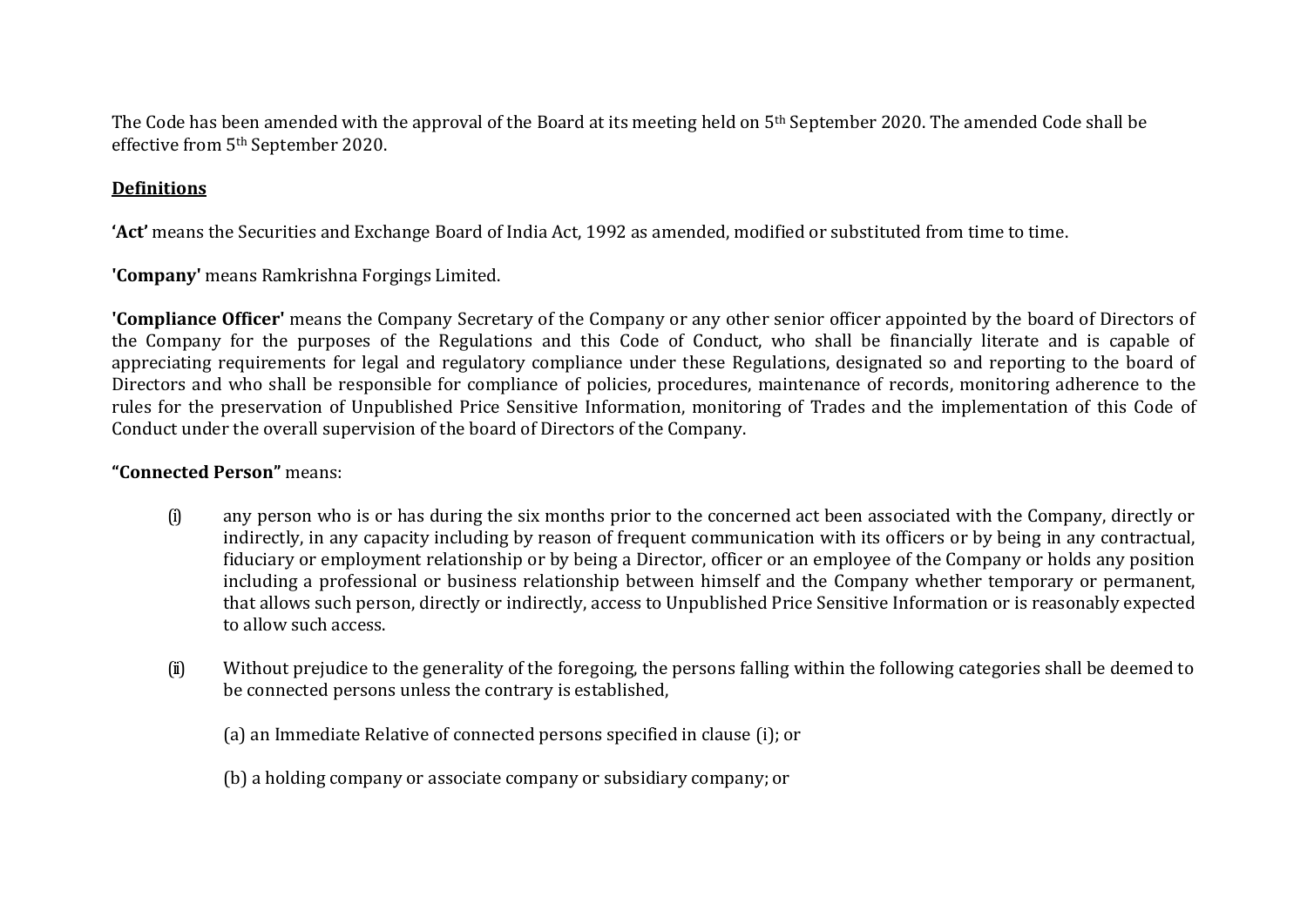- (c) an intermediary as specified in Section 12 of the Act or an employee or director thereof; or
- (d) an investment company, trustee company, asset management company or an employee or director thereof; or
- (e) an official of a stock exchange or of clearing house or corporation; or
- (f)a member of board of trustees of a mutual fund or a member of the board of directors of the asset management company of a mutual fund or is an employee thereof; or
- (g) a member of the board of directors or an employee of a public financial institution as defined in section 2 (72) of the Companies Act, 2013; or
- (h) an official or an employee of a self-regulatory organization recognised or authorized by SEBI; or
- (i) a banker of the Company; or
- (j)a concern, firm, trust, Hindu undivided family, company or association of persons wherein a Director of the Company or his Immediate Relative or banker of the Company, has more than ten per cent, of the holding or interest.

**'Designated Person'** shall mean persons specified as such by the board of directors of the company in consultation with the compliance officer and shall include:

- a) Directors and Key Managerial Personnel of the Company.
- b) Employees of the Company comprising all members of management two one level below the executive Directors of the Company, including all the functional heads of the Company, irrespective of their functional role in the Company or ability to have access to unpublished price sensitive information.
- c) Such employees working in the finance, treasury, IT, secretarial, Legal taxation departments of the Company including personal secretaries , if any, of the above Designated Persons who have access to unpublished price sensitiveinformation.
- d) All Promoters of the Company including individual Promoters.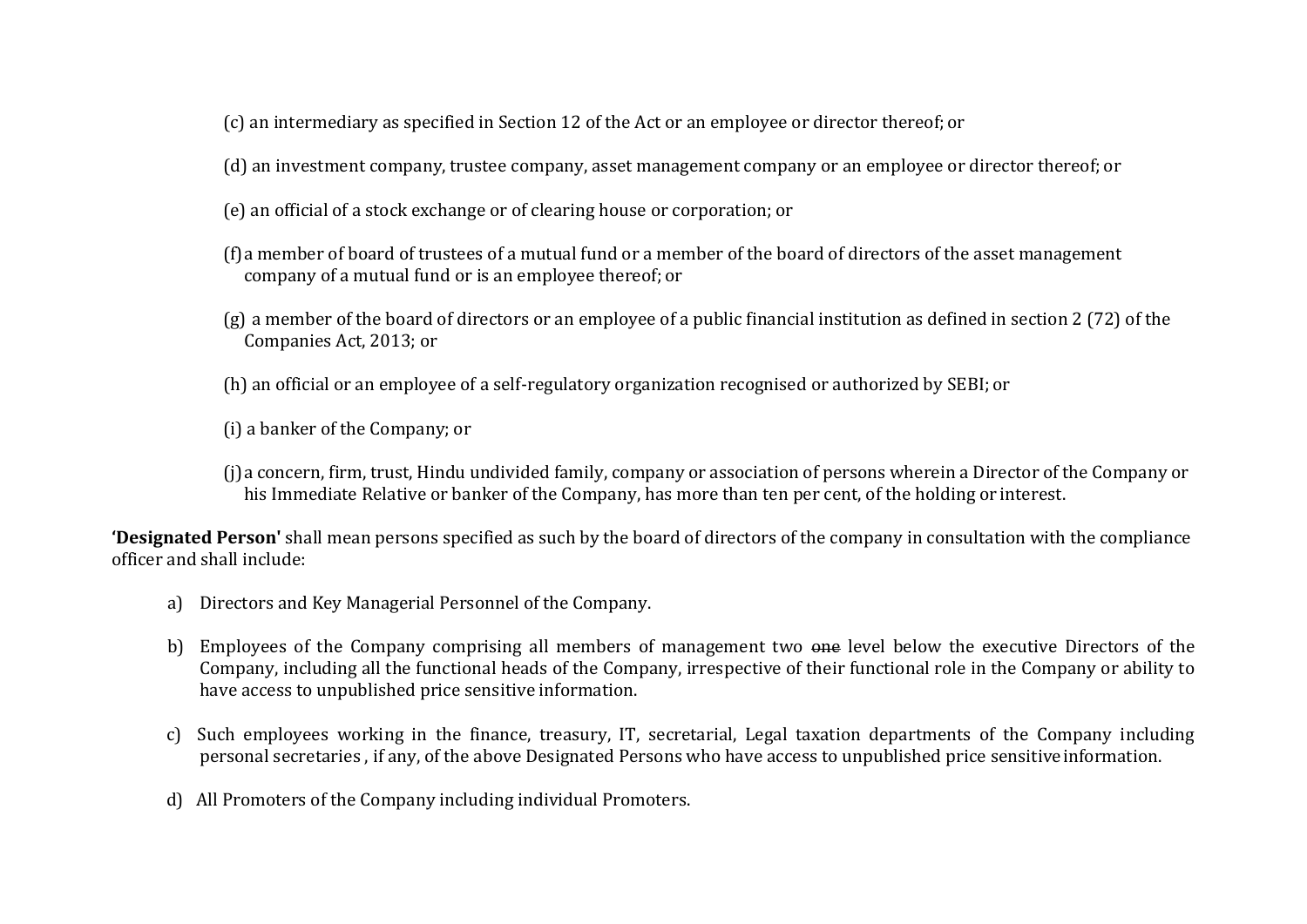- e) Employees of material subsidiaries of the Company, if any, designated by their board of directors, on the basis of their functional role or ability to have access to UPSI
- f) Any other person as may be specified by the board of Directors of the Company in consultation with the Compliance Officer, having due regard to the functional role and/or the access to UPSI.

**'Director'** means a director appointed to the board of directors of the Company.

**'Generally Available Information'** means information that is accessible to the public on a non-discriminatory basis and includes but is not limited to information published on the website of a stock exchange.

**'Immediate Relatives'** means the spouse of a person, and includes a parent, sibling and child of such person or of the spouse, any of whom is either dependent financially on such person, or consults such person in taking decisions relating to Trading in Securities.

**"insider"** means any person who is:

i) a connected person; or

ii) in possession of or having access to unpublished price sensitive information;

**'Key Managerial Personnel'** shall have the meaning assigned to it under the Companies Act, 2013 as amended from time to time.

**'Promoter'** shall have the meaning assigned to it under the SEBI (Issue of Capital and Disclosure Requirements) Regulations, 2018 as amended from time to time.

**"Promoter Group"** shall have the meaning assigned to it under the Securities and Exchange Board of India (Issue of Capital and Disclosure Requirements) Regulations, 2018 or any modification thereof.

**'Regulations'** means the SEBI (Prohibition of Insider Trading) Regulations, 2015 as amended, modified or substituted from time to time.

**'SEBI'** means the Securities and Exchange Board of India.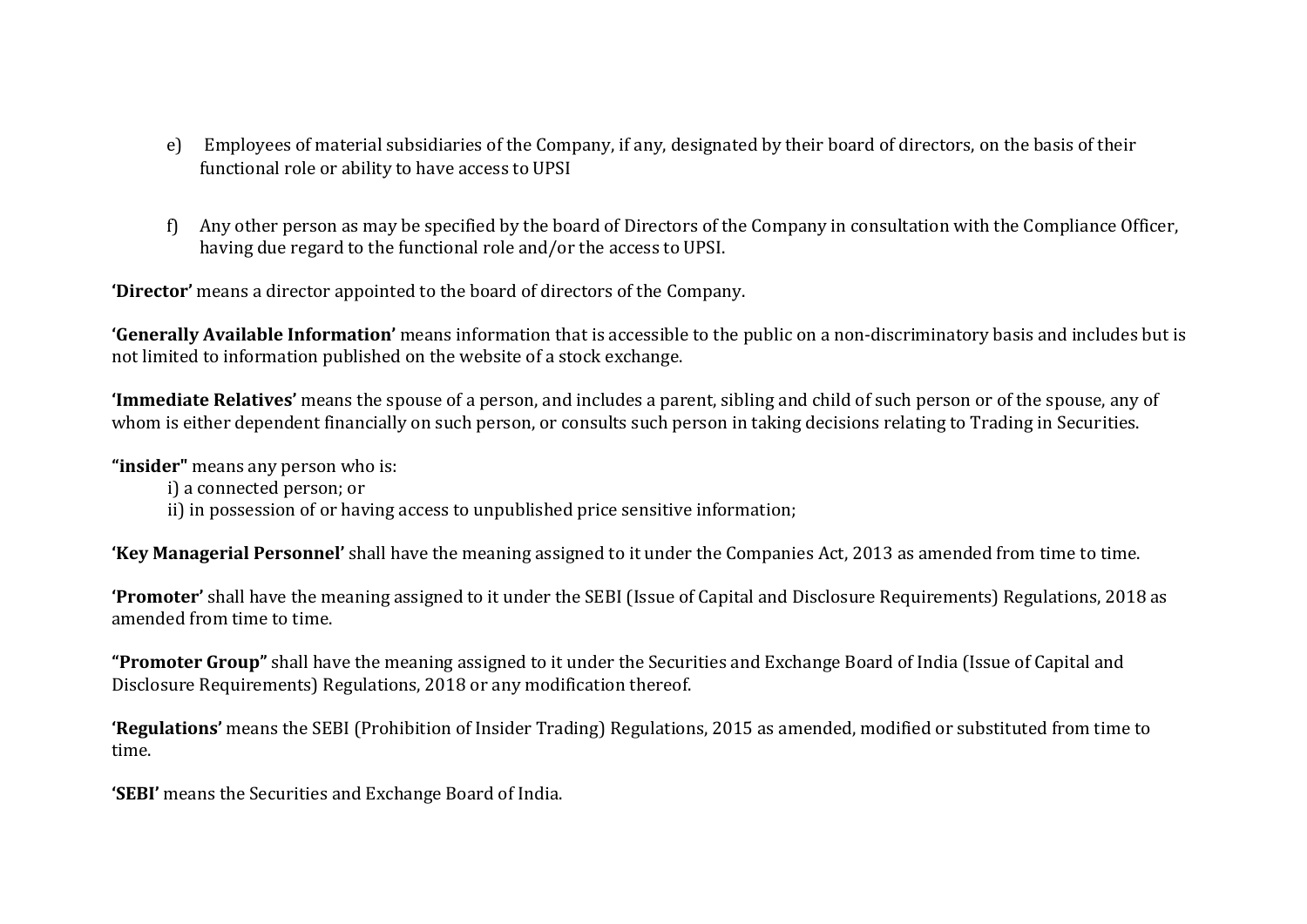**'Securities'** shall have the meaning assigned to it under the Securities Contracts (Regulation) Act, 1956 or any modification thereof, except units of a mutual fund.

**'Trading'** means and includes subscribing, buying, selling, dealing, or agreeing to subscribe, buy, sell, deal in any Securities of the Company and **"Trade"** shall be construed accordingly.

'**Trading Day'** means a day on which the recognized stock exchanges are open for trading.

**'Trading Window'** means a period as specified by the Compliance Officer from time to time when Trading in the Securities of the Company shall be permitted in terms of Part E of this Code of Conduct.

**'Unpublished Price Sensitive Information' or 'UPSI'** means any information, relating to the Company or its securities, directly or indirectly, that is not generally available which upon becoming generally available, is likely to materially affect the price of the securities of the Company and shall, ordinarily including but not restricted to, information relating to the following: –

- (i) financial results;
- (ii) dividends;
- (iii) change in capital structure;
- (iv) mergers, de-mergers, acquisitions, delistings, disposals and expansion of business and such other transactions;
- (v) changes in Key Managerial Personnel; and
- (vi) Any such other information which may affect the price of securities.

Words and expressions used and not defined here but defined in the Securities and Exchange Board of India Act, 2015, Securities and Exchange Board of India Act, 1992 (15 of 1992), the Securities Contracts (Regulation) Act, 1956 (42 of 1956), the Depositories Act, 1996 (22 of 1996) or the Companies Act, 2013 (18 of 2013) and rules and regulations made thereunder shall have the meanings respectively assigned to them in those legislation.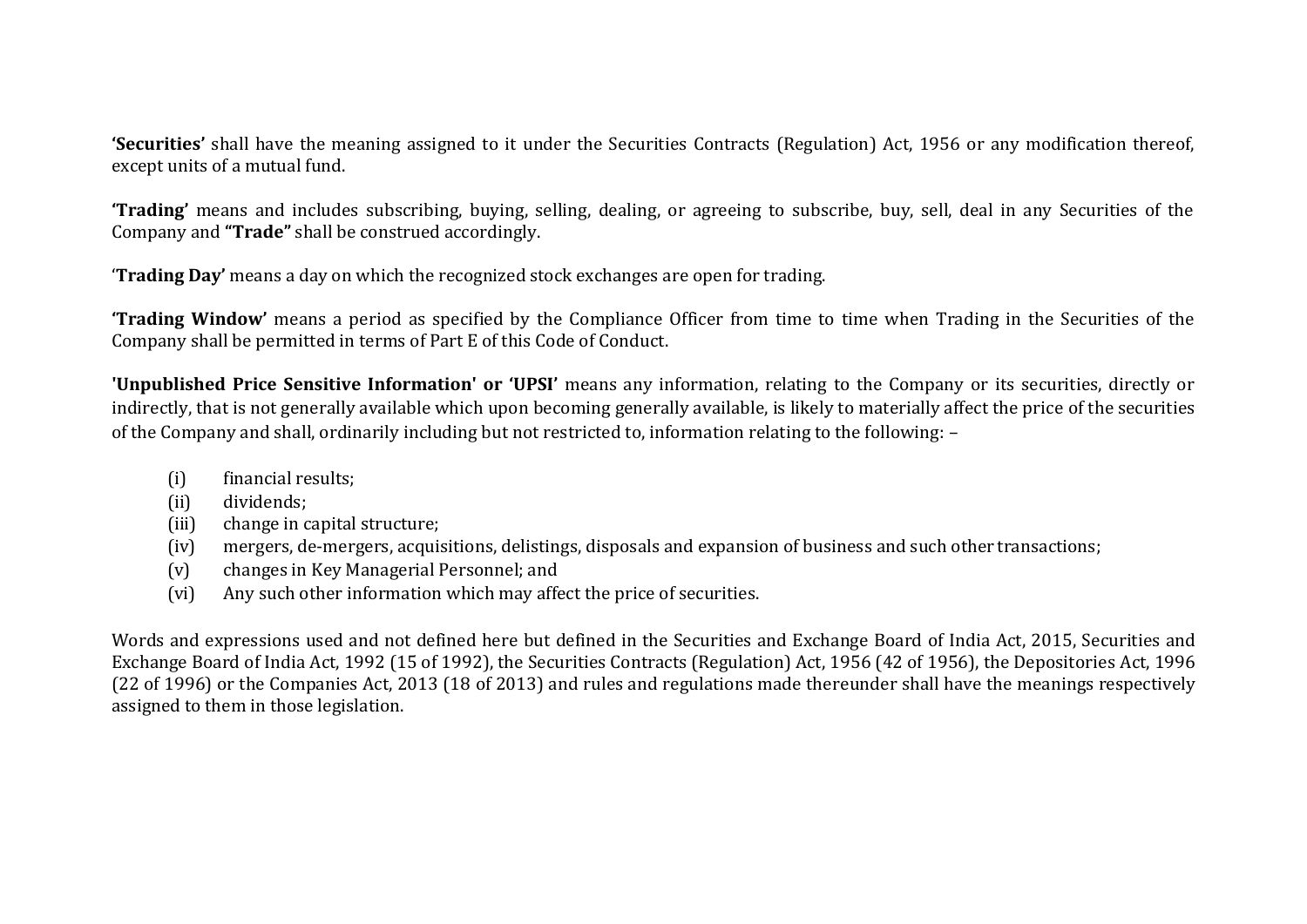#### **Part B**

# **Duties of Compliance Officer**

### **1. Compliance Officer**

Unless otherwise resolved by the board of Directors, the Company Secretary for the time being shall act as the Compliance Officer for the purpose of this Code of Conduct. The Compliance Officer shall report to the board of Directors of the Company.

### **2. Duties and responsibilities of Compliance Officer**

- **2.1** He shall be responsible for setting forth policies, procedures, monitoring adherence to the rules for the preservation of UPSI, coordination of pre-clearing of trades by Designated Persons, monitoring of trades and the implementation of the Code of Conduct under the overall supervision of the board of Directors of the Company.
- **2.2** He shall maintain a record of all the Designated Persons and shall incorporate changes therein from time to time.
- **2.3** He shall assist all the Designated Persons in addressing any clarifications regarding the Regulations or this Code of Conduct.
- **2.4** He shall determine the timing of closure/opening of the Trading Window from time to time and shall immediately make an announcement thereof (including uploading of such information on the Company's website) and shall maintain a record thereof as specified from time to time.
- **2.5** He shall intimate to all Designated Persons to whom this Code of Conduct may be made applicable from time totime.
- **2.6** He shall obtain all necessary disclosures from the Designated Persons and any other persons as may be required under the Regulations and/or under this Code of Conduct, and shall give the requisite information in respect of such disclosures (to the extent necessary under the Regulations) to all the stock exchanges where the Securities of the Company are listed within 2 (two) Trading Days of receipt of such disclosure.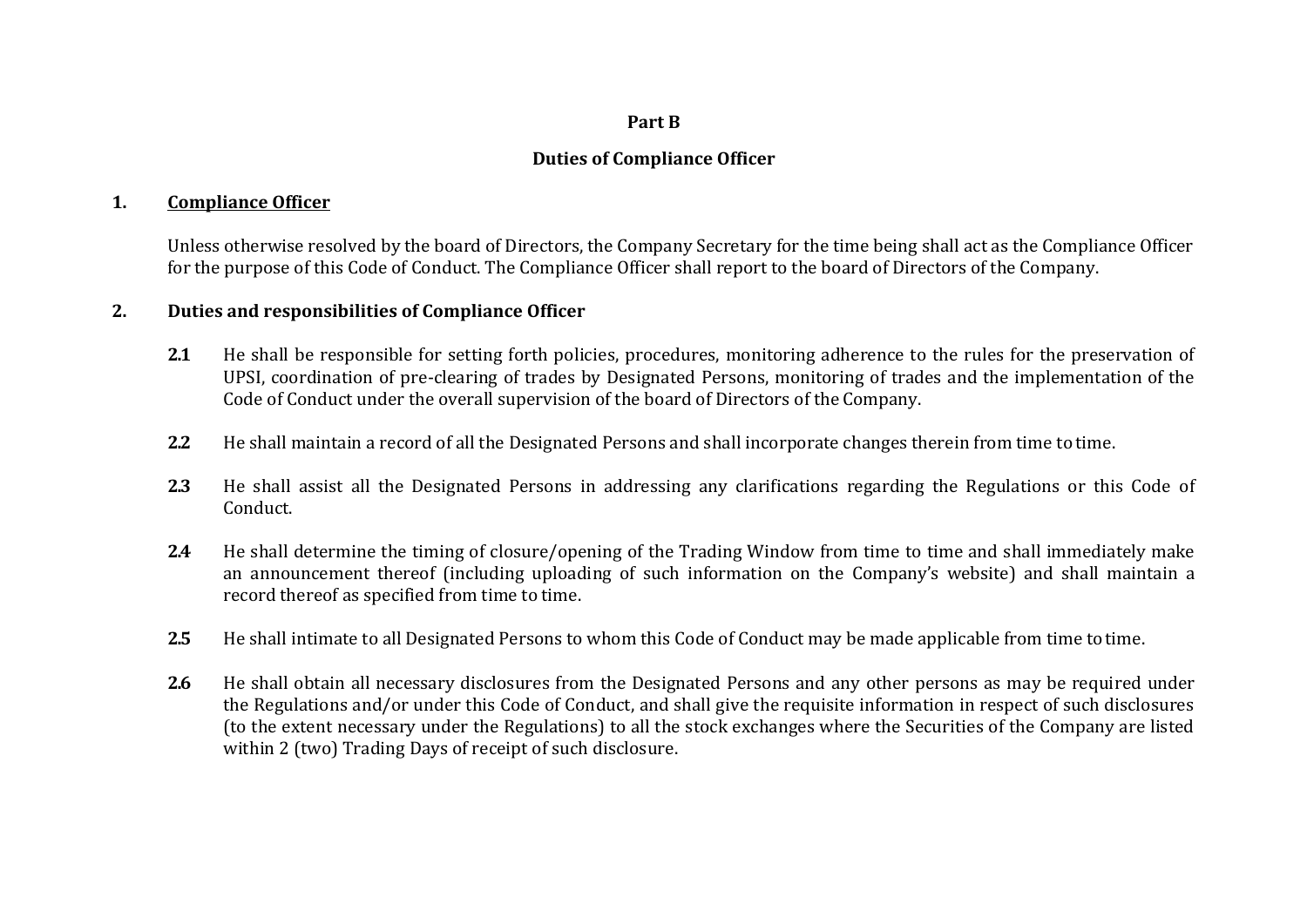- **2.7** He shall maintain records of all the disclosures made by the Designated Persons (and any other persons) as required under the Regulations and/or under this Code of Conduct and any changes therein, for a minimum period of 5 (five) years.
- **2.8** The Compliance Officer shall provide reports to the chairman of the Audit Committee of the Company, including with respect to the following: (i) on a quarterly basis, the disclosures made by the Designated Persons (and any other persons) as per para 3.1.2 and 3.2, Part C of this Code of Conduct; and (ii) on an annual basis, the disclosures made by the Designated Persons as per para 3.3, Part C of this Code of Conduct.
- **2.9** He shall initiate disciplinary action and implement sanctions against the Designated Persons for any non-adherence to this Code of Conduct e.g., suspension form services, wage freeze etc. and shall also inform SEBI of the same.

# **'Part C' Disclosure of Holdings in Securities**

# **3. Reporting Requirements for transactions in securities**

**3.1** Every Promoter, members of promoter group, Key Managerial Personnel and the Directors of the Company would have to make the following initial disclosures to the Company, within the time period specified herein :

| SI. No. | <b>Initial Disclosure By</b>             | <b>What To Disclose</b>                                         | <b>Time Frame</b> | Disclosure to whom               |
|---------|------------------------------------------|-----------------------------------------------------------------|-------------------|----------------------------------|
|         | whom                                     |                                                                 |                   | (Form)                           |
| 3.1.1   | Managerial<br><b>Key</b>                 | Holding of Securities of the Company                            | Within<br>30      | $\text{thirty}$   To the Company |
|         | Personnel,                               | Director, $\vert$ as on the date of the Regulations $\vert$     | days<br>of<br>the | (Form 1).                        |
|         | and $\overline{\phantom{a}}$<br>Promoter | taking effect, of such persons as well   Regulations            | taking            |                                  |
|         |                                          | members of promoter as of their Immediate Relatives and effect, |                   |                                  |
|         | group                                    | of any other person, for whom such                              |                   |                                  |
|         |                                          | person (making the disclosures)                                 |                   |                                  |
|         |                                          | takes trading decisions.                                        |                   |                                  |
|         |                                          |                                                                 |                   |                                  |
|         |                                          |                                                                 |                   |                                  |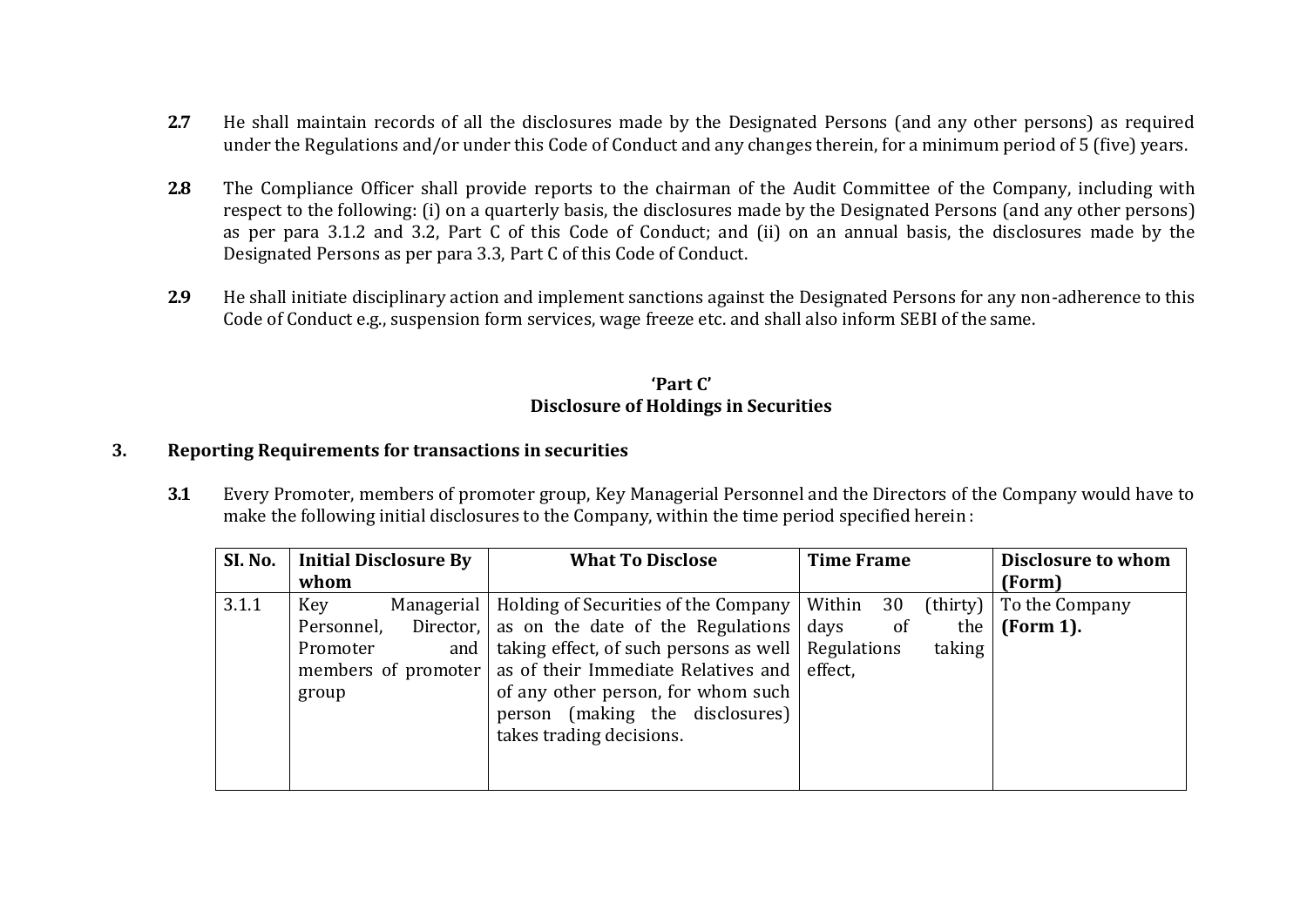| 3.1.2 | Key      | Managerial   Holding of Securities of the Company   Within 7 (seven) days   To the Company      |              |  |
|-------|----------|-------------------------------------------------------------------------------------------------|--------------|--|
|       |          | Personnel, Director as on the date of appointment as a   of appointment as a   <b>(Form 2).</b> |              |  |
|       | Promoter | and Key Managerial Personnel or Key Managerial                                                  |              |  |
|       |          | members of promoter Director or as on the date of Personnel or Director                         |              |  |
|       | group    | becoming a Promoter, as well as the $ $ or becoming                                             | <sub>a</sub> |  |
|       |          | holding of Securities of their Promoter.                                                        |              |  |
|       |          | Immediate Relatives and of any                                                                  |              |  |
|       |          | other person, for whom such person                                                              |              |  |
|       |          | (making the disclosures) takes                                                                  |              |  |
|       |          | trading decisions.                                                                              |              |  |

**3.2** Every Promoter, members of promoter group, Designated employee and the Directors of the Company would have to make the following continual disclosures to the Company, within the time period specified herein :

| <b>Continual Disclosure</b> | <b>What To Disclose</b>                                  | <b>Time Frame</b> | Disclosure to whom      |
|-----------------------------|----------------------------------------------------------|-------------------|-------------------------|
| By whom                     |                                                          |                   | (Form)                  |
| Promoter, members of        | Number of Securities acquired or Within 2                | (two)             | To the Company (Form 3) |
| promoter<br>group,          | disposed of by such person as well   Trading Days of the |                   |                         |
| Director and Designated     | as by their Immediate Relatives and   transaction.       |                   |                         |
| Employee including their    | by any other persons for whom such                       |                   |                         |
| immediate Relatives.        | person (making the disclosures)                          |                   |                         |
|                             | takes trading decisions, if the value                    |                   |                         |
|                             | of the Securities traded (whether in                     |                   |                         |
|                             | one transaction or a series of                           |                   |                         |
|                             | transactions) incuding trading in                        |                   |                         |
|                             | derivatives of securities over any                       |                   |                         |
|                             | calendar quarter aggregates to a                         |                   |                         |
|                             | traded value in excess of INR                            |                   |                         |
|                             | (Indian Rupees) 10,00,000/- (ten                         |                   |                         |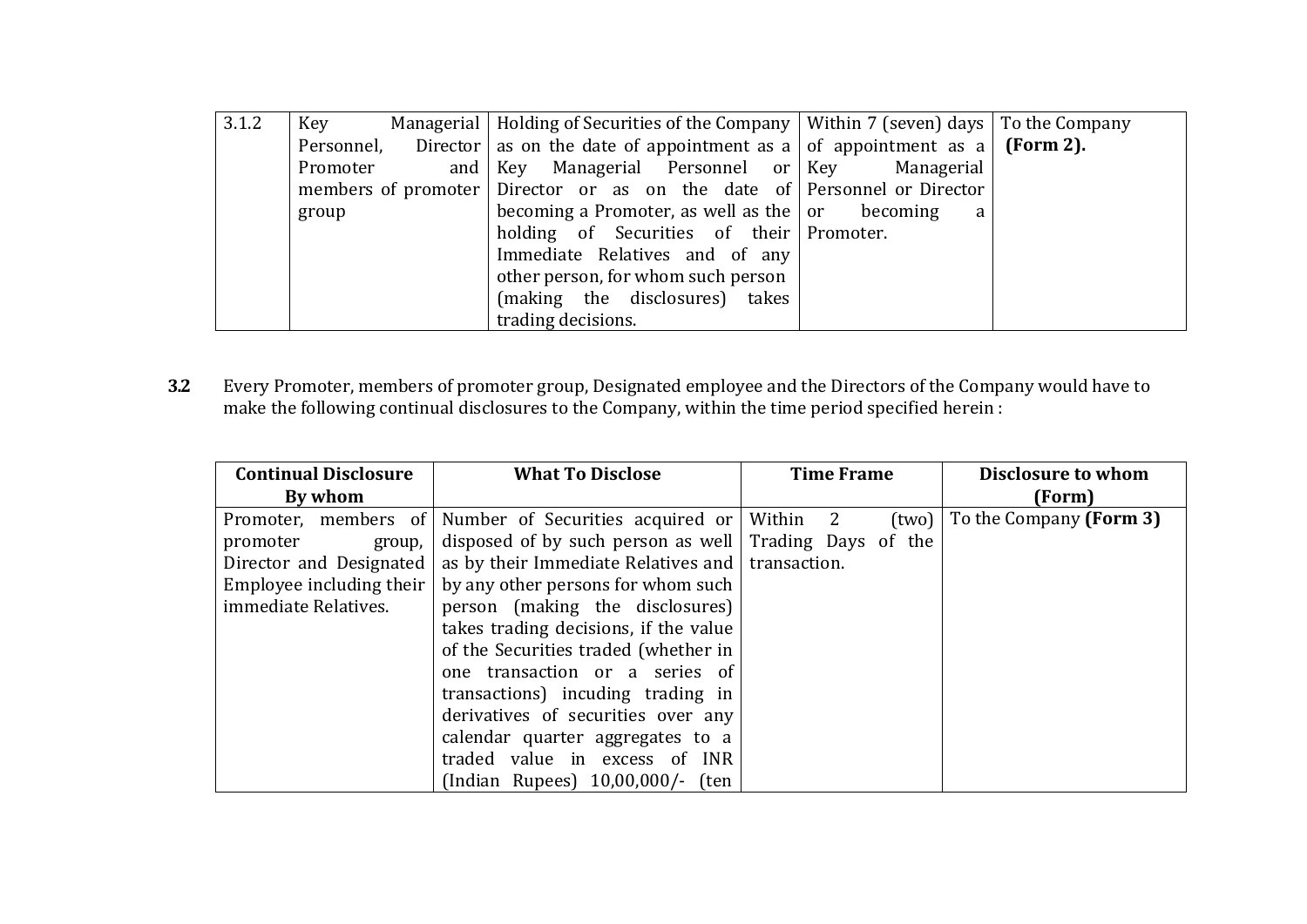| lakh) or such other value as may be<br>prescribed by SEBI, from time to<br>time.                                                                                                                      |  |
|-------------------------------------------------------------------------------------------------------------------------------------------------------------------------------------------------------|--|
| Disclosure of incremental<br>transactions after any disclosure<br>hereunder shall be made when the<br>transactions effected after the prior<br>disclosure cross the aforesaid<br>specified threshold. |  |

**3.3** Every Designated Person would have to make the following annual disclosures to the Company, within the time period specified herein :

| <b>Annual Disclosure By</b> |         | <b>What To Disclose</b>                                                              | <b>Time Frame</b> | <b>Disclosure</b><br>whom<br>to |
|-----------------------------|---------|--------------------------------------------------------------------------------------|-------------------|---------------------------------|
| whom                        |         |                                                                                      |                   | (Form)                          |
| Designated                  | Persons | Holding of Securities of the Within 15 (fifteen) days                                |                   | To the Company                  |
| including                   |         | their   Company as on the last date of $\vert$ from the end of the $\vert$ (Form 4). |                   |                                 |
| immediate Relatives         |         | the financial year, of such financial year.                                          |                   |                                 |
|                             |         | persons as well as of their                                                          |                   |                                 |
|                             |         | Immediate Relatives and of any                                                       |                   |                                 |
|                             |         | other person, for whom such                                                          |                   |                                 |
|                             |         | (making)<br>the<br>person                                                            |                   |                                 |
|                             |         | disclosures) takes<br>trading                                                        |                   |                                 |
|                             |         | decisions.                                                                           |                   |                                 |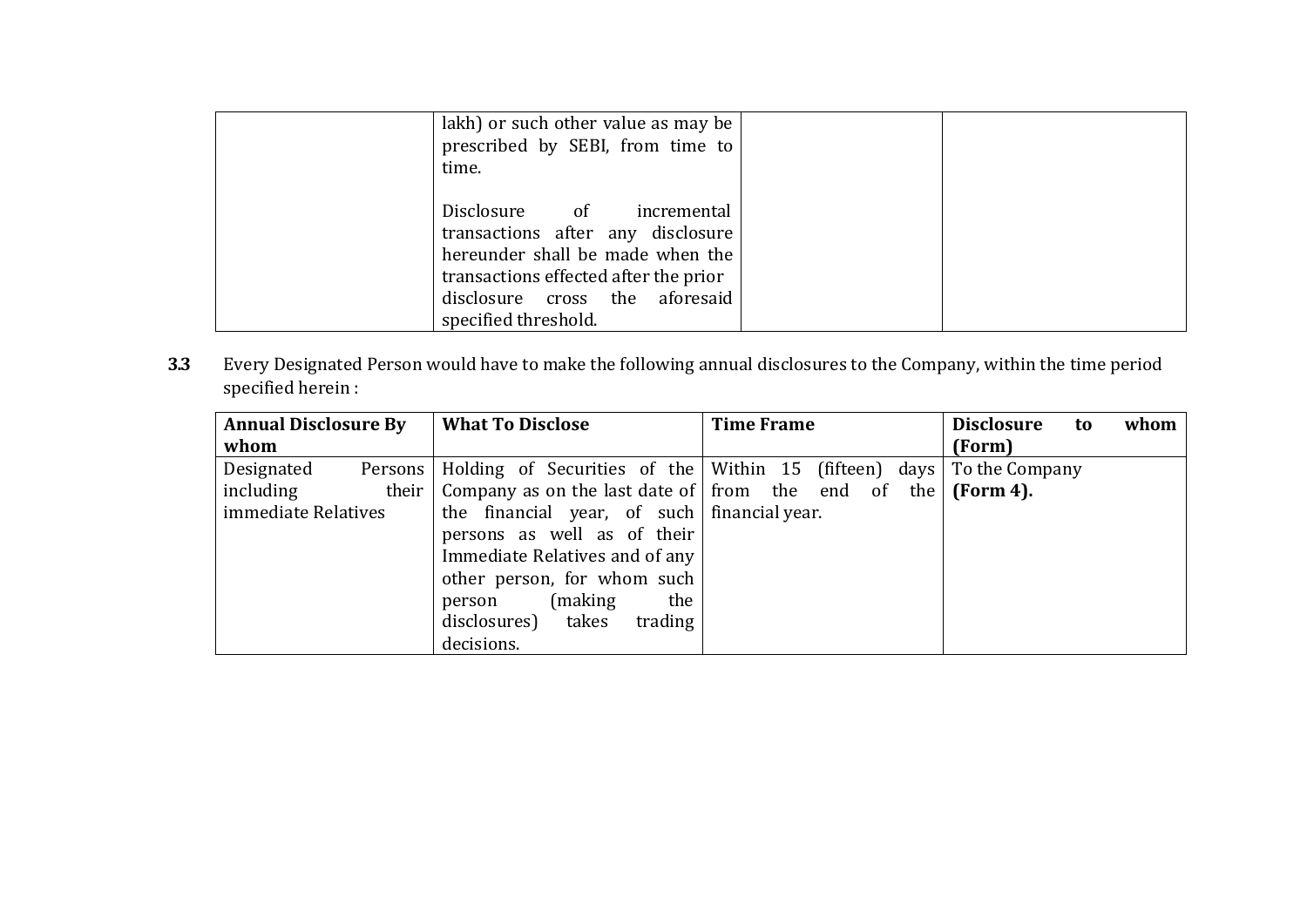| <b>Disclosure By whom</b> | <b>What To Disclose</b>                                                                                                                                                                                | <b>Time Frame</b>                                                            | <b>Disclosure</b><br>whom<br>to<br>(Form) |
|---------------------------|--------------------------------------------------------------------------------------------------------------------------------------------------------------------------------------------------------|------------------------------------------------------------------------------|-------------------------------------------|
| <b>Designated Persons</b> | Immediate<br>(a)<br>of<br><b>Names</b><br>Relatives<br>(b) Persons with whom the<br>Designated Person shares a<br>material financial relationship<br>(c) Phone Mobile/Cell numbers<br>of such persons. | Within 15 (fifteen) days<br>from the date of the code<br>becoming effective. | To the Company<br>(Form 5).               |
|                           | (d) All Designated Person shall<br>disclose the names of the<br>educational institutions from<br>which they have graduated and<br>names of their past employers<br>as a one time disclosure.           | Within 15 (fifteen) days<br>end of the<br>from the<br>financial year.        | (Form 6)                                  |

3.4. All Designated Persons shall be required to disclose the names and Permanent Account Number or any other Identifier authorized by law of the following persons on an Annual Basis and as and when information changes therein:

For the purpose of this clause, "Material financial relationship" shall mean a relationship in which one person is recipient of any kind of payment such as by way of loan or gift during immediately preceding twelve months, equivalent to at least 25% of Designated Person's annual income. However, relationships based on arm's length transactions shall not be considered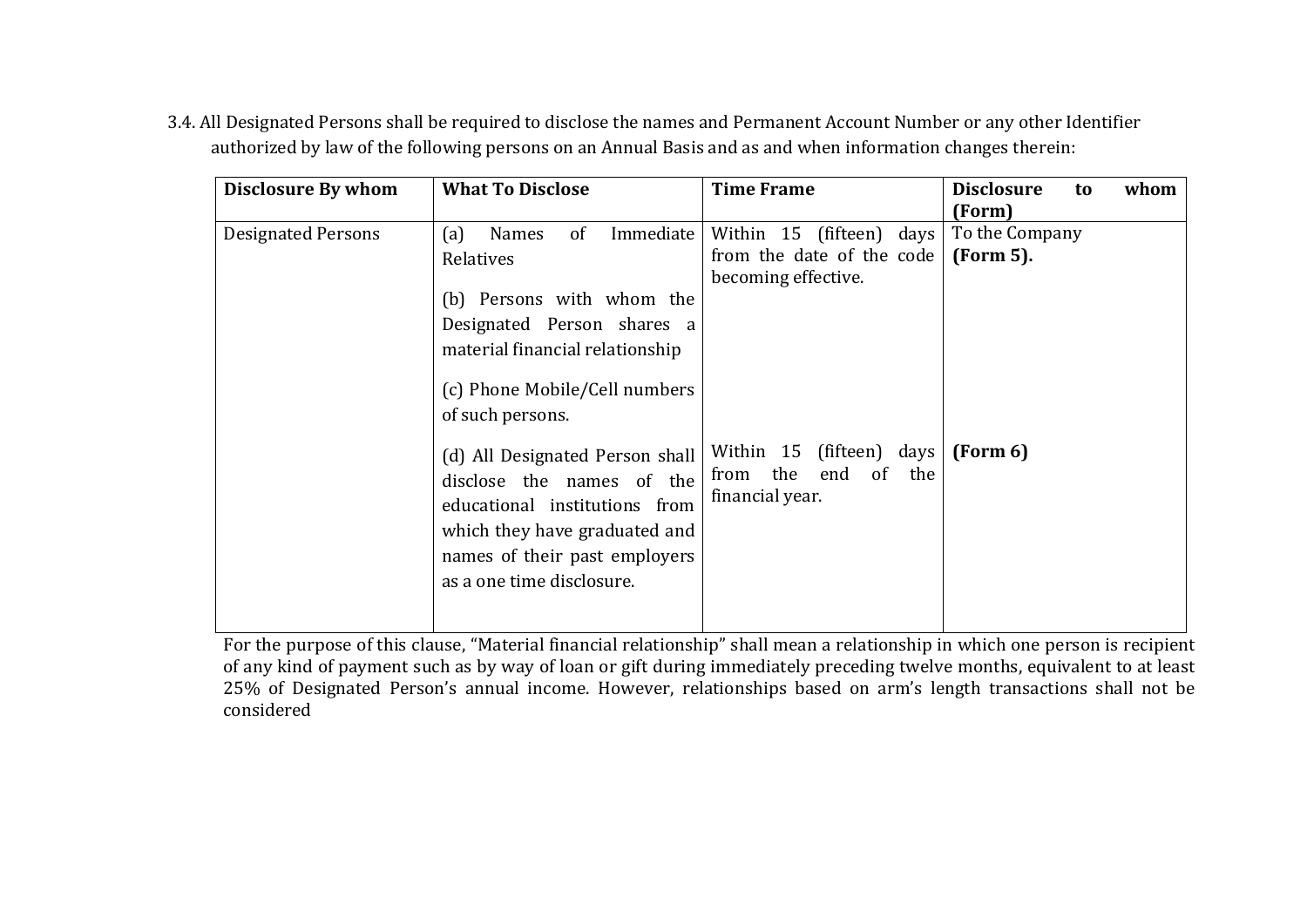- 3.5 In addition to the aforesaid initial, continual and annual disclosures, the Compliance Officer may require any other Connected Person or class of Connected Persons to make disclosures of holdings and trading in Securities of the Company in such form as may be determined by the Company.
- 3.6 The Compliance officer shall maintain records of all the declarations in the appropriate form for a minimum period of five (5) years.

### **Part D**

#### **Preservation of Unpublished Price Sensitive Information**

#### **4. Preservation of "Unpublished Price Sensitive Information"**

**4.1** The Designated Persons shall maintain the confidentiality of all Unpublished Price Sensitive Information (UPSI). They shall not, while in possession of any UPSI, Trade in the Securities of the Company nor communicate / provide/allow access to such UPSI to any person (directly or indirectly) including by way of making a recommendation for the purchase or sale of Securities of the Company.

#### **4.2 Need to Know**

UPSI is to be handled within the Company on a "need to know" basis, i.e., no UPSI should be disclosed or communicated by the Designated Persons to any other person except in furtherance of the Designated Person's legitimate purposes, performance of duties or discharge of his legal obligations, and whose possession of such information will not give rise to a conflict of interest or appearance of misuse of the information.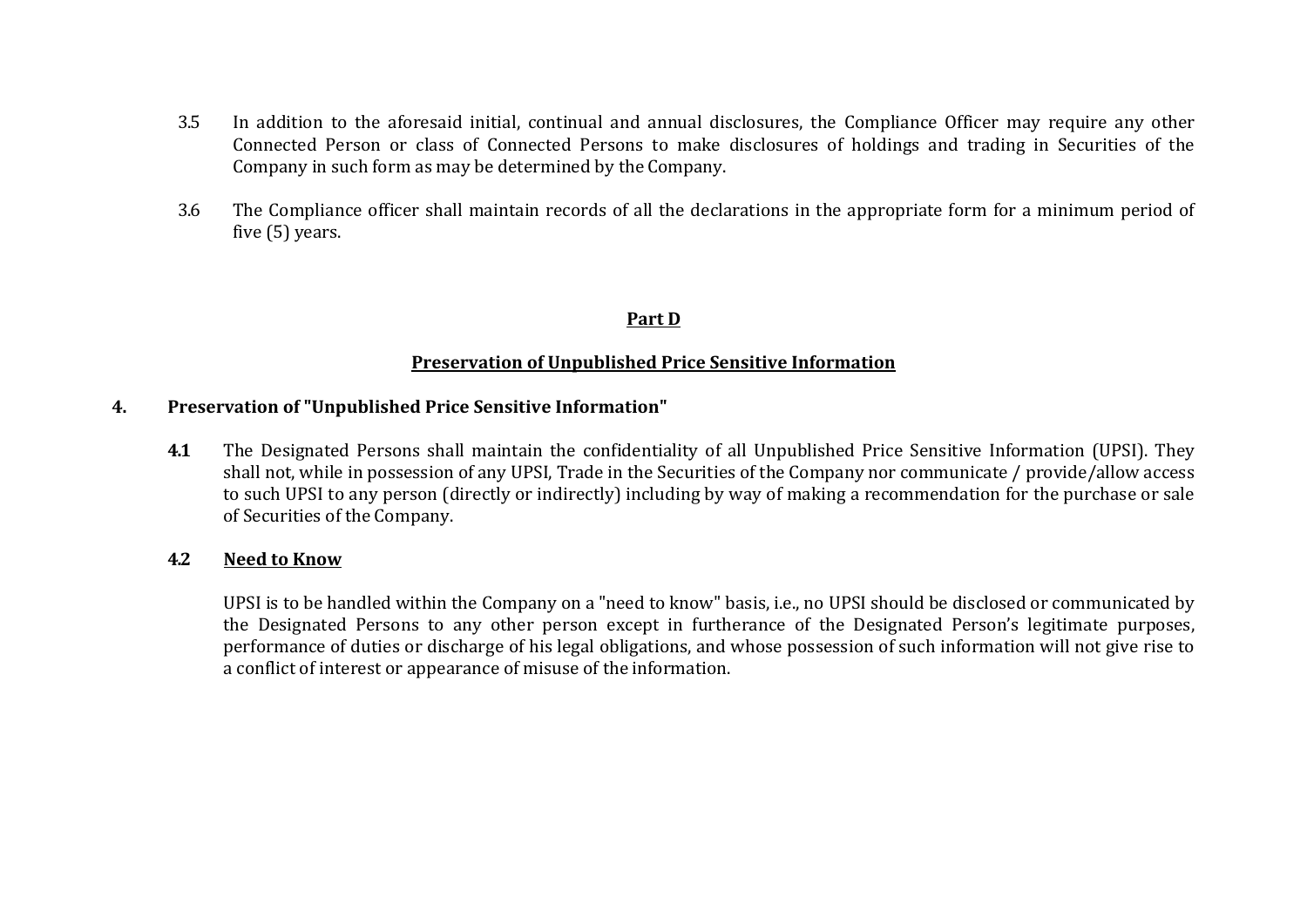# **4.3 Process for how and when people are brought 'inside' on sensitive transaction(s)**

The Managing Director or Chief Executive Officer of the Company shall decide on how and when any person(s) should be brought 'inside' on any proposed or ongoing sensitive transaction(s).

A person(s) shall be brought inside on any proposed or ongoing sensitive transaction(s) of the Company who may be an existing or proposed partners, collaborators, lenders, customers, suppliers, merchant bankers, legal advisors, auditors, insolvency professionals or other advisors or consultants etc. for legitimate purpose which shall include the following;

- (i) in the ordinary course of business.
- (ii) in furtherance of performance of duty(ies);
- (iii) for discharge of legal obligation(s).
- (iv) for any other genuine or reasonable purpose as may be determined by the Managing Director or the Chief Executive Officer of the Company;
- (v) for any other purpose as may be prescribed under the Securities Regulations or Company Law or any other law for the time being in force, in this behalf, as may be amended from time to time.

Any person(s) who has/have been brought inside on any proposed and/or ongoing sensitive transaction(s) and in receipt of unpublished price sensitive information shall be considered an "insider" for purposes of this Code and due notice shall be given to such persons to maintain confidentiality of such UPSI in compliance with the Regulations.

# **4.4 Limited access to "Unpublished Price Sensitive Information"**

Files containing UPSI shall be kept secure. Computer files must have adequate security of login and pass word, etc.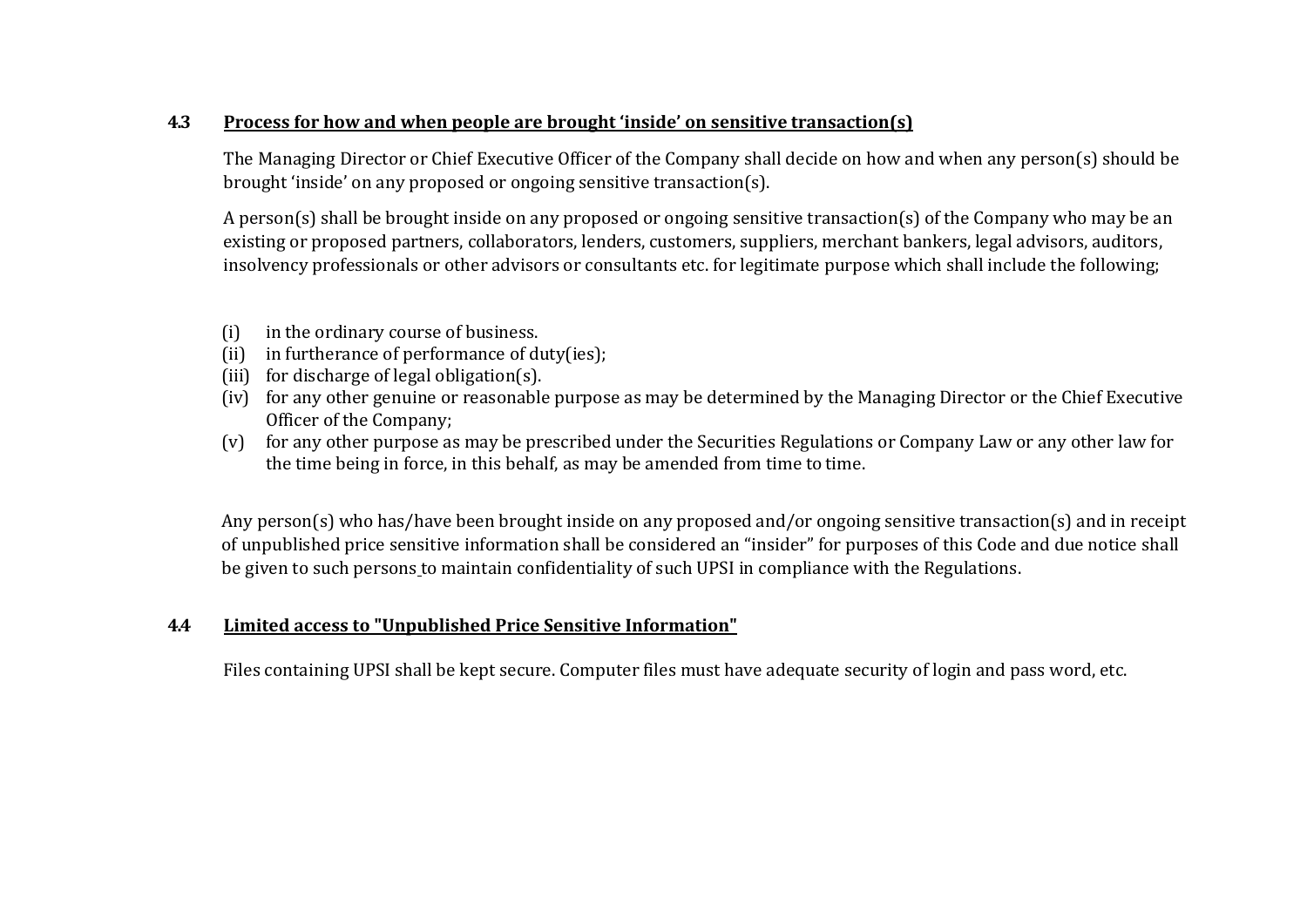# **4.5 Access to UPSI in course of Due Diligence**

Unpublished Price Sensitive Information may be communicated, provided, allowed access to or procured, in connection with a transaction which entails:

- 4.5.1 an obligation to make an open offer under the takeover regulations where the board of Directors of the Company is of the informed opinion that the proposed transaction is in the best interests of the Company; or
- 4.5.2 not attracting the obligation to make an open offer under the takeover regulations but where the board of Directors of the Company is of the informed opinion that the proposed transaction is in the best interests of the Company and the information that constitutes Unpublished Price Sensitive Information is disseminated to be made generally available at least two (2) Trading Days prior to the proposed transaction being effected in such form as the board of Directors may determine.

However, the board of Directors shall require the parties to execute agreements with confidentiality and nondisclosure obligations on such parties and such parties shall keep information so received confidential, except for the limited purpose and shall not otherwise Trade in Securities of the Company when in possession of UPSI.

# **Part E Trading Restrictions and Pre-Clearance**

# **5. Trading Restrictions**

The trading restrictions as enumerated in this para 5 below shall be applicable to the Designated Persons and to their Immediate Relatives, as well as to any person having a contractual or fiduciary relationship with the Company (such as auditors, accountancy firms, law firms, analysts, consultants etc. assisting or advising the Company).

5.1.1 The period prior to declaration/publication of UPSI is particularly sensitive for transactions in the Company's Securities. This sensitivity is due to the fact that the Designated Persons will, during that period, often possess UPSI. To ensure that Trading in securities of the Company is not undertaken during such UPSI are not generally available, the Company shall specify a trading period, to be called "trading window" for trading in the Company's Securities.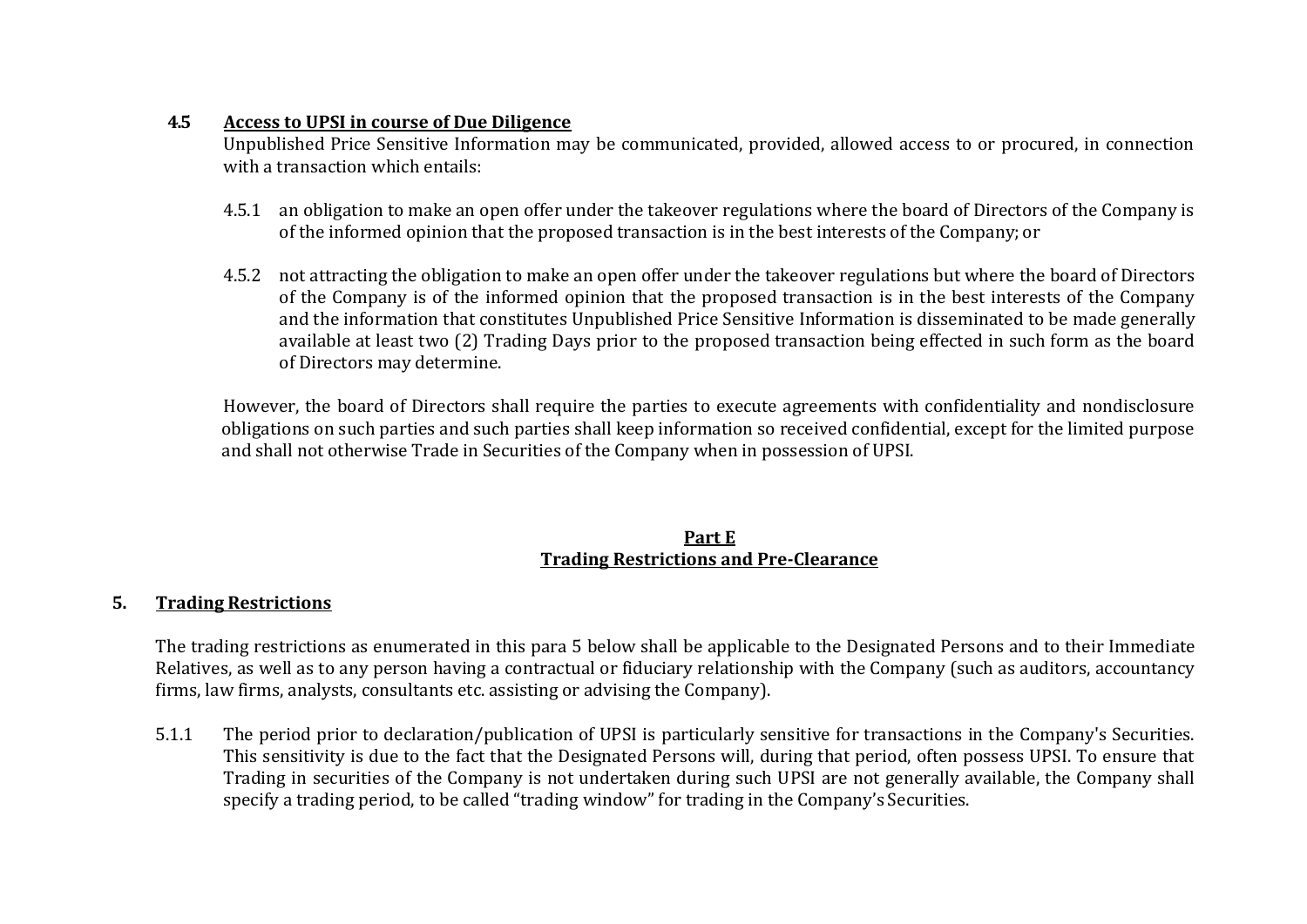- 5.1.2 The Trading Window shall be closed when the Compliance Officer determines that a Designated Person or class of Designated Persons can reasonably be expected to have possession of UPSI. Such closure shall be imposed in relation to such Securities to which the UPSI relates.
- 5.1.3 When the Trading Window of the Company is closed, the Designated Persons and their Immediate Relatives, as well as any person having a contractual or fiduciary relation with the Company (such as auditors, accountancy firms, law firms, analysts, consultants etc. assisting or advising the Company) shall not Trade in the Securities of theCompany.
- 5.1.4 For the purpose of declaration of financial results (quarterly, half-yearly or annual), the Trading Window shall be closed from the end of every quarter till 48 hours after the declaration of financial results for that quarter. For any other kind of item/event constituting UPSI, the Trading Window shall be closed for a period commencing from the date on which the intimation is given by the Company to the stock exchange(s) about the date of the board meeting to be held for consideration/ approval of the concerned item. Trading Window norms shall not be applicable for trades carried out in accordance with an approved trading plan.
- 5.1.5 The timing for re-opening of the Trading Window shall be determined by the Compliance Officer taking into account various factors including the UPSI in question becoming Generally Available Information and being capable of assimilation by the market, which in any event shall not be earlier than 48 (forty-eight) hours after the UPSI becomes Generally Available Information.
- 5.1.6 Subject to paras 5.1.4 and 5.1.5 above, if the circumstances so warrant, the time for closure of the Trading Window may be increased or decreased by the Compliance Officer with the prior approval of the board of Directors of theCompany.
- 5.1.7 In case of ESOPs, exercise of option may be allowed in the period when the trading window is closed. However sale of shares allotted on exercise of ESOPs shall not be allowed when trading window is closed.
- 5.1.8 Due notice shall be given to all the insiders who are having access to unpublished price sensitive information for legitimate purpose that such persons shall maintain confidentiality to such unpublished price sensitive information in compliance with these regulations.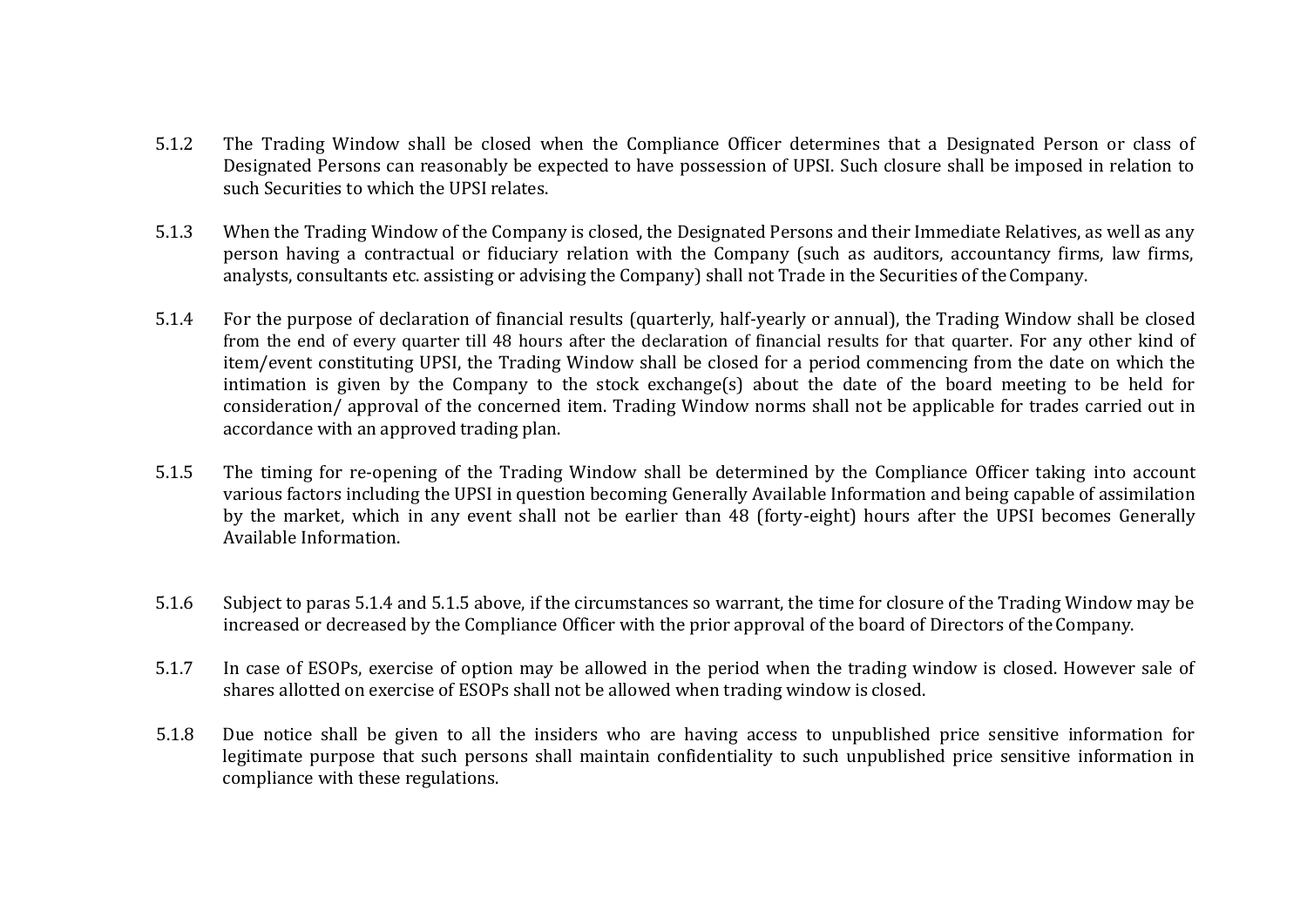# **Pre-Clearance**

### **5.2 Pre-clearance of Trades**

When the Trading Window is open, Designated Persons may Trade in the Securities of the Company. Provided that:

- 5.2.1 if the value of the proposed Trades in the Securities of the Company is above INR 25,00,000 (Indian Rupees twenty five lacs) (either in one transaction or a series of transactions ) ("Threshold Value"), such Trade shall require to be pre-cleared by the Compliance Officer as per the pre-dealing procedure as described in para 5.3 hereunder; however, pre-clearance of trades shall not be required for a trade executed as per an approved trading planand
- 5.2.2 if a Designated Person is in possession of UPSI, such Designated Person shall not Trade in Securities of the Company and / or apply for pre-clearance of a proposed Trade even if the Trading Window is not closed.

The aforesaid Threshold Value may be revised from time to time by the board of Directors of the Company.

# **5.3 Pre-Trading Procedure**

- 5.3.1 The Designated Person intending to Trade in Securities of the Company above the Threshold Value shall make an application in the prescribed format **(Form 7),** to the Compliance Officer indicating the estimated number of Securities that he/she intends to Trade in, the details as to the depository(ies) with which he/she maintains a security account , the details as to the securities in such depository mode and such other details as may be required by any rule made by the Company in this behalf.
- 5.3.2 If required by the Compliance Officer, an undertaking /declaration shall be executed in favour of the Company by such Designated Person incorporating, inter alia, the following clauses, as may be applicable: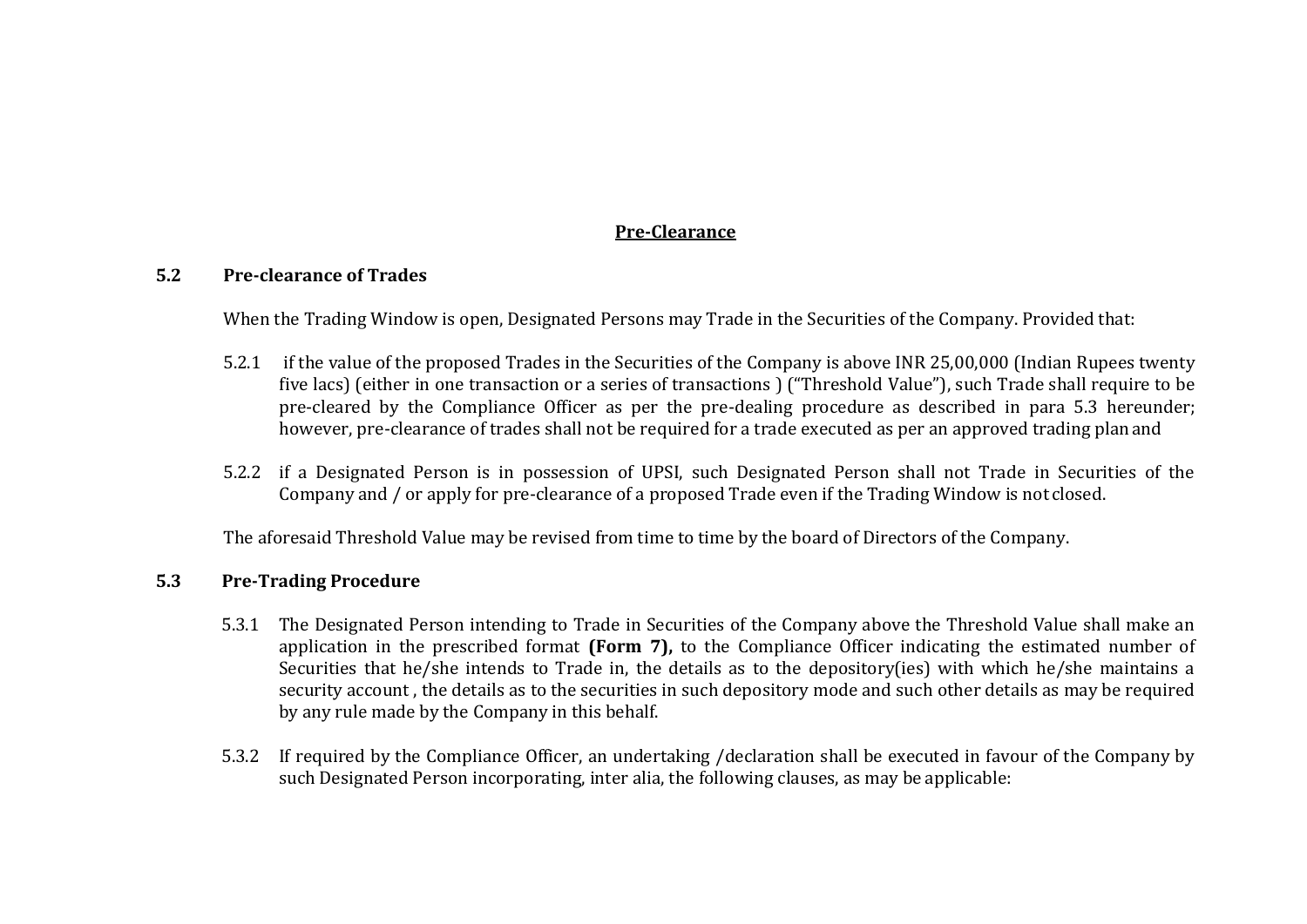- (a) That the Designated Person does not have any access to or has not received UPSI upto the time of signing of the undertaking.
- (b) That in case the Designated Person has access to or receives UPSI after the signing of the undertaking but before the execution of the transaction, he or she shall inform the Compliance Officer of the change in his position and that he / she would completely refrain from Trading in the Securities of the Company till the time such UPSI becomes Generally Available Information.
- (c) That he or she has not contravened the Code of Conduct as notified by the Company from time to time.
- (d) That he or she has made a full and true disclosure in the matter.
- **5.4** Within 7 (seven) days of receiving of the application along with all relevant disclosures, as may be required, the Compliance Officer shall approve or reject the application. In case of rejection, the Compliance Officer shall also provide reasons for such decision.
- **5.5** All Designated Persons shall execute their approved Trades in respect of Securities of the Company within 7 (seven) Trading Days from the date on which the approval of their pre-clearance application in **Form 8** has been communicated to them and shall also report such executed Trades to the Compliance Officer in **Form 9**. If the Trade is not executed by the Designated Person within 7 (seven) Trading Days after the approval is given, then : (i) the Designated Person shall report the decision to not execute such approved Trade to the Compliance Officer in **Form 10** and shall also provide reasons for such decision; and (ii) fresh pre-clearance would need to be obtained for such Trades to be executed.

# **5.6 Other Restrictions**

5.6.1 A Designated Person including the immediate relatives who is permitted to Trade in Securities of the Company as per para 5.1 above shall not execute a *contra* trade for a minimum period of 6 (six) months from the date on which the earlier Trade was executed. The Compliance Officer is however empowered to grant relaxation from strict application of this restriction for reasons (such as personal emergency) to be recorded in writing, provided that no such relaxation shall be granted which violates the Regulations. Restrictions on contra trade shall not be applicable for trades carried out in accordance with an approved trading plan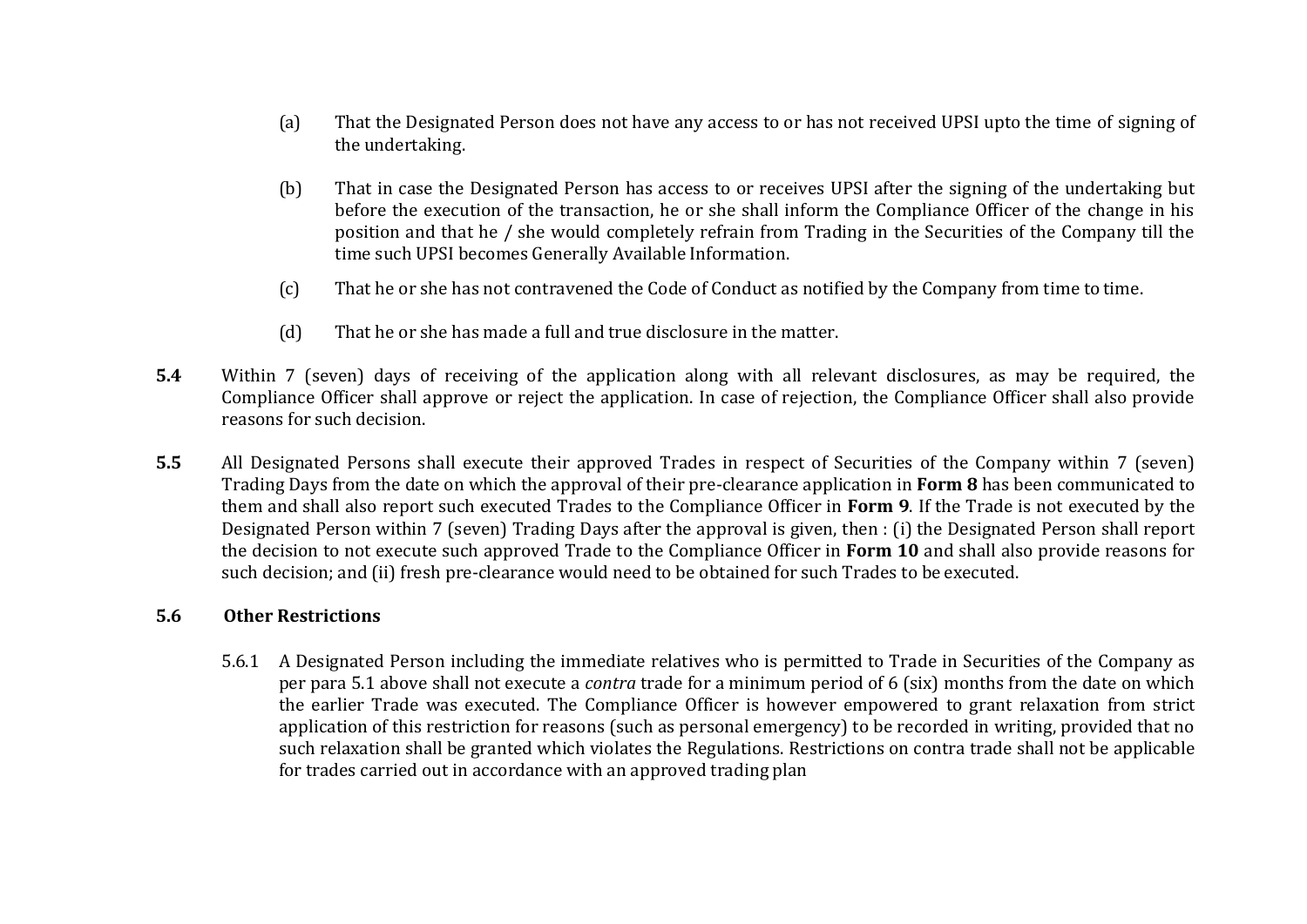- 5.6.2 If a *contra* trade is executed, inadvertently or otherwise, in violation of such a restriction, the profits from such trade shall be liable to be disgorged for remittance to the SEBI for credit to the Investor Protection and Education Fund administered by the SEBI under the Act.
- 5.6.3 The Provisions of the contra trade will not be applicable for trades pursuant to exercise of the Stock Options.

# **Part F Trading Plan**

# **6.1 Importance of Trading Plan**

- a) All Insider may formulate a Trading Plan ('TP') and the same is required to be approved by the Compliance Officer subject to compliance of Code and Regulations
- b) By virtue of TP, an Insider can plan for trades to be executed by him/her in future
- c) No pre-clearance would be required for dealing in the securities of the Company once the TP gets approved
- d) By doing so, the possession of UPSI when a trade under a TP is actually executed would not prohibit the execution of such trades as that was pre-decided even before the UPSI came into being.

# **6.2 Requisites of Trading Plan**

- a) A trading shall be executed on expiry of six months from the date of public disclosure of the TP.
- b) Trading as per TP shall not take place between 20<sup>th</sup>trading day prior to the last day of the financial period for which the results are required to be announced by the Company and 2ndtrading day after the disclosure of such financial results.
- c) Designated Person shall give one TP at a time and the same shall not be less than 12 months i.e. there cannot be any overlapping of TP's
- d) TP shall set out either the value of trades or the number of securities to be traded, along with specific dates and time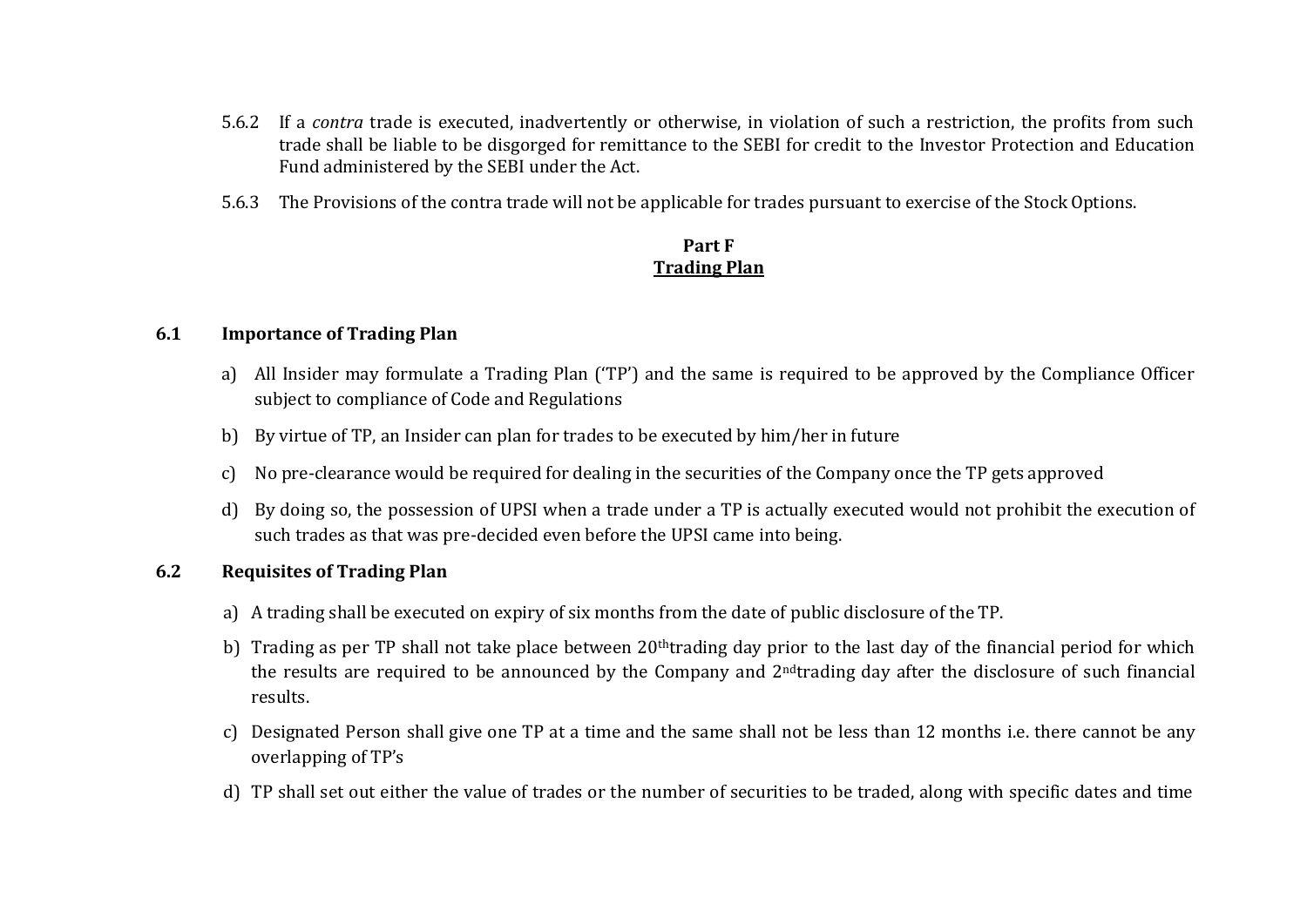intervals.

e) Trading on the basis of TP shall not lead to market abuse. If any manipulative activity is detected, it would open to initiate proceedings breach of SEBI (Prohibition of Fraudulent and Unfair Trade Practices relating to the Securities Market) Regulations, 2003.

# **6.3 Approval of Trading Plan**

- **6.3.1** The Compliance Officer shall review the TP to assess whether such plan has any potential and in not in violation of the Regulations and shall be entitled to seek such express undertakings as may be considered necessary including but not limited to the effect that the applicant is not in possession of UPSI.
- **6.3.2** On the basis of such assessment, the Compliance Officer shall within 15 days of the receipt of TP, approve or disapprove any trading plan so submitted. In case of dis-approval the Compliance Officer shall record the reasons for the same.

# **6.4 Notification to Stock Exchange(s)**

The Compliance Officer shall notify the particulars of the approved TP to the stock exchange(s) where its securities are listed within 7 days of the approval.

# **6.5 Execution of Trading Plan**

- **6.5.1** TP once approved shall be irrevocable and has to be mandatorily implemented without anydeviation.
- **6.5.2** The implementation of the TP shall be deferred if any UPSI in possession at the time of formulation of the plan has not become generally available at the time of commencement of implementation of such plan.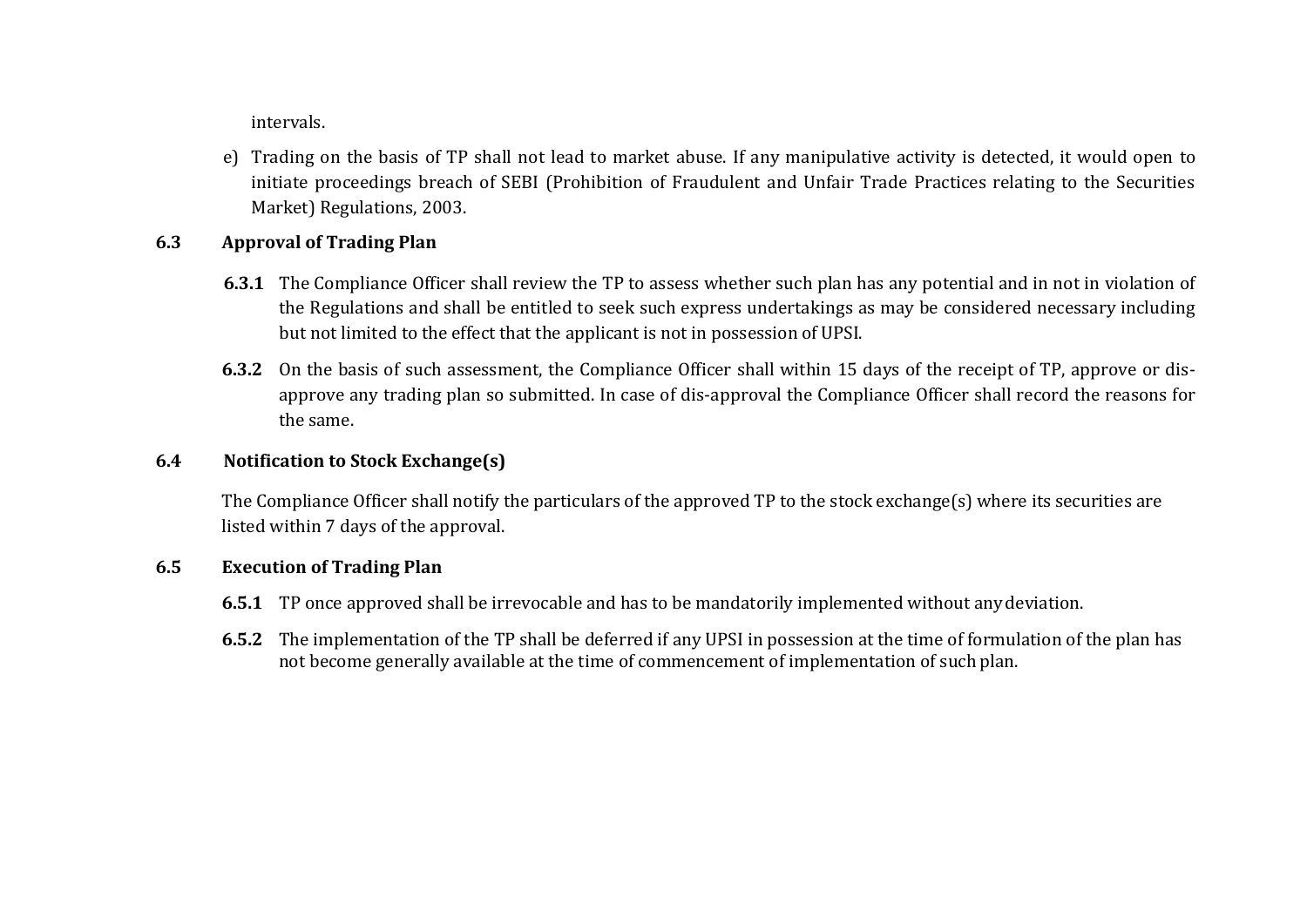# **Part G Miscellaneous**

# **7. Mechanism for prevention of Insider Trading**

The Managing Director or the Chief Executive Officer of the Company shall put in place adequate and effective system of internal controls to ensure compliance with the requirements given in the Regulations to prevent insider trading. The internal controls shall include the following:

- (a) Maintaining a structured digital database which shall contain the nature of unpublished price sensitive information and the names of such persons who have shared the information and also the names of such persons with whom information is shared under this regulation along with the Permanent Account Number or any other identifier authorized by law where Permanent Account Number is not available. Such database shall not be outsourced and shall be maintained internally with adequate internal controls and checks such as time stamping and audit trails to ensure non-tampering of the database.
- (b) all employees who have access to unpublished price sensitive information are identified as designated employee;
- (c) all the unpublished price sensitive information shall be identified and its confidentiality shall be maintained as per the requirements of these regulations;
- (d) adequate restrictions shall be placed on communication or procurement of unpublished price sensitive information as required by these regulations;
- (e) lists of all employees and other persons with whom unpublished price sensitive information is shared shall be maintained and confidentiality agreements shall be signed or notice shall be served to all such employees and persons;
- (f) periodic process review to evaluate effectiveness of such internal controls.
- (g) all other relevant requirements specified under the regulations shall be complied.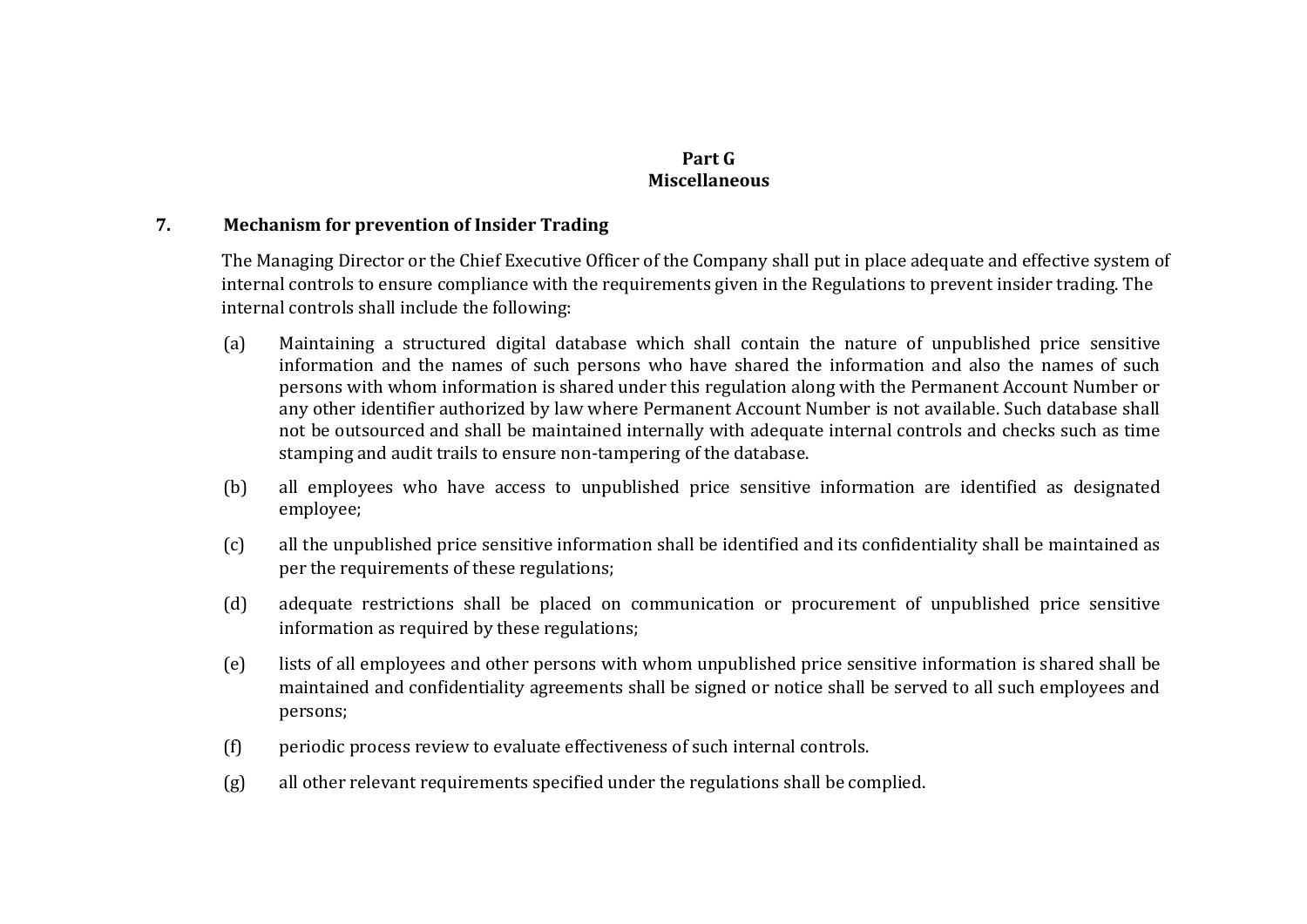The Chief Executive Officer or the Managing Director or such other analogous person shall submit an annual compliance certificate to the Audit Committee and the Board of Directors confirming compliance with Regulation 9 and Regulation 9A (1) and (2) of the Regulations.

The Audit Committee shall review compliance with the provisions of the Regulation at least once in a financial year and shall review effectiveness of internal controls and verify that the systems for internal control are adequate and are operating effectively.

# **8. Protection against retaliation and victimisation**

The Company shall provide suitable protection against any discharge, termination, demotion, suspension, threats, harassment, directly or indirectly or any discrimination against any employee who files a Voluntary Information Disclosure Form as mandated under SEBI (Prohibition of Insider Trading) Regulations relating to an alleged violation of insider trading laws that has occurred, is occurring or has a reasonable belief that it is about to occur, irrespective of whether the information is considered or rejected by SEBI or any Committee / Board constituted by SEBI or he or she is eligible for a Reward under these regulations, by reason of the following:

- i. filing a Voluntary Information Disclosure Form;
- ii. testifying in, participating in, or otherwise assisting or aiding SEBI in any investigation, inquiry, audit, examination or proceeding instituted or about to be instituted for an alleged violation of insider trading laws or in any manner aiding the enforcement action taken by SEBI; or
- iii. breaching any confidentiality agreement or provisions of any terms and conditions of employment or engagement solely to prevent any employee from cooperating with SEBI in any manner.

For the purpose of aforesaid, "employee" means any individual who during employment may become privy to information relating to violation of insider trading laws and files a Voluntary Information Disclosure Form under these regulations and is a director, partner, regular or contractual employee, but does not include an advocate.

Nothing under SEBI (Prohibition of Insider Trading), Regulations shall require the employee to establish that SEBI has taken up any enforcement action in furtherance of information provided by such person; or the information provided fulfils the criteria of being considered as an Original Information under the SEBI (PIT) Regulations.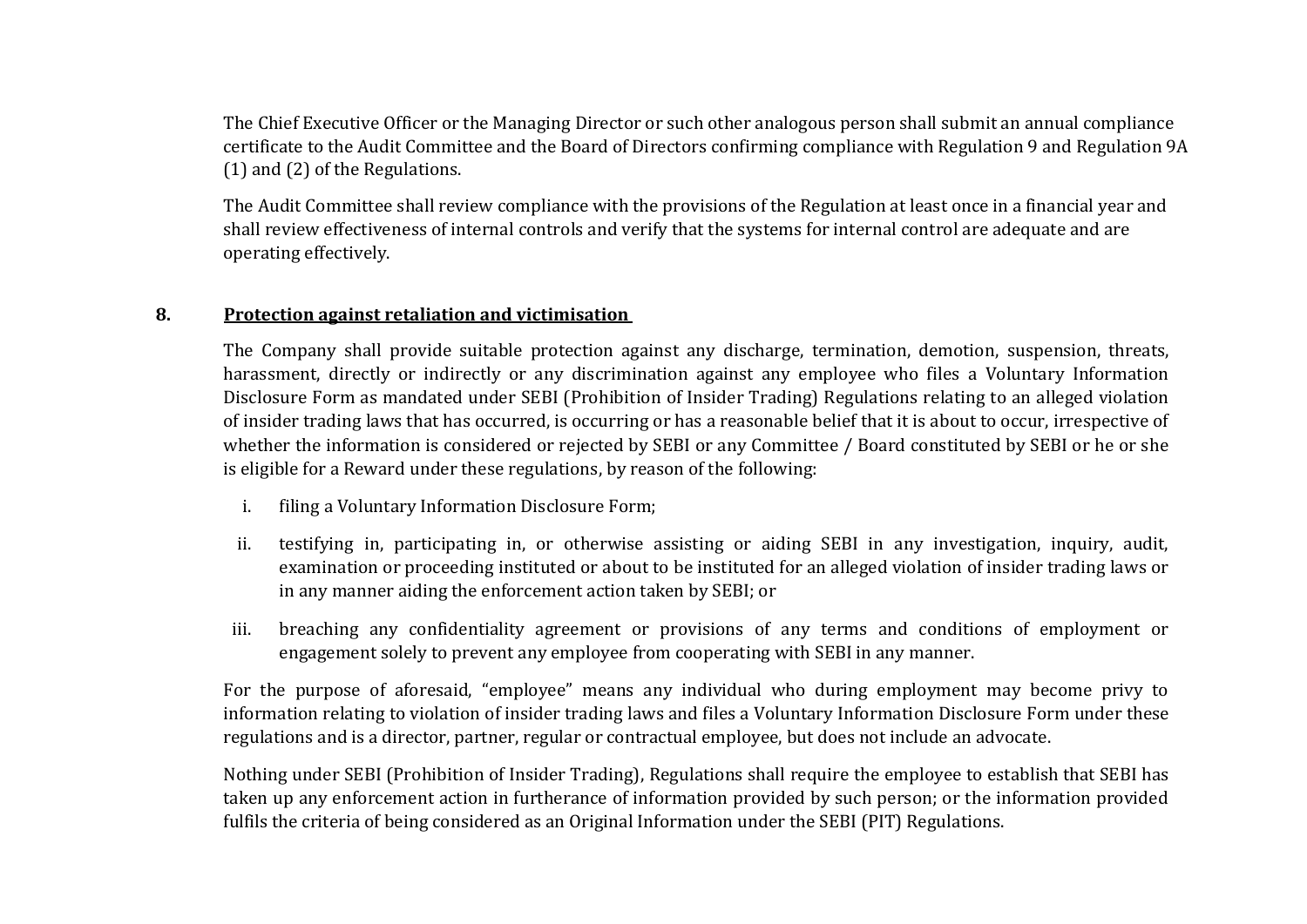### **9. Penalty for contravention of Code of Conduct**

- 9.1 Any Designated Person who Trades in Securities of the Company or communicates any information for Trading in Securities in contravention of this Code of Conduct may be penalised and appropriate action may be taken by the Company.
- 9.2 Designated Persons of the Company who violate this Code of Conduct may be subject to disciplinary action by the Company, which may include wage / salary freeze, suspension, recovery, clawback, withholding of promotions, ineligibility for future participation in employee stock option plans, etc.
- 9.3 Such action by the Company shall not preclude the SEBI from taking any action under the Act or otherwise, in case of violation of the Regulations.
- 9.4 In case of leak of unpublished price sensitive information or suspected leak of unpublished price sensitive information, it shall be reported and conducted as provided in the whistle-blower policy of the Company, as approved by board of directors of the company from t8ime to time, to the extent applicable. The Whistle blower Policy is available on the Company's website viz, [www.ramkrishnaforgings.com.](http://www.ramkrishnaforgings.com/)
- 9.5 Any amount collected under this clause shall be remitted to SEBI for credit to the Investor Protection and Education Fund administered by the Board under the Act.

### **10. Information to Stock Exchanges in case of violation of the SEBI (Prohibition of Insider Trading) Regulations, 2015**

In case it is observed by the Company and / or the Compliance Officer that there has been a violation of the SEBI (Prohibition of Insider Trading) Regulations, 2015, the Company and / or the Compliance Officer shall promptly inform the stock exchange(s) where the concerned securities are traded, in the format provided in Form 11. The said Form 11 to this Code shall stand modified and / or substituted by the format as may be specified and notified by SEBI in accordance with the provisions of the SEBI (PIT) Regulations from time to time.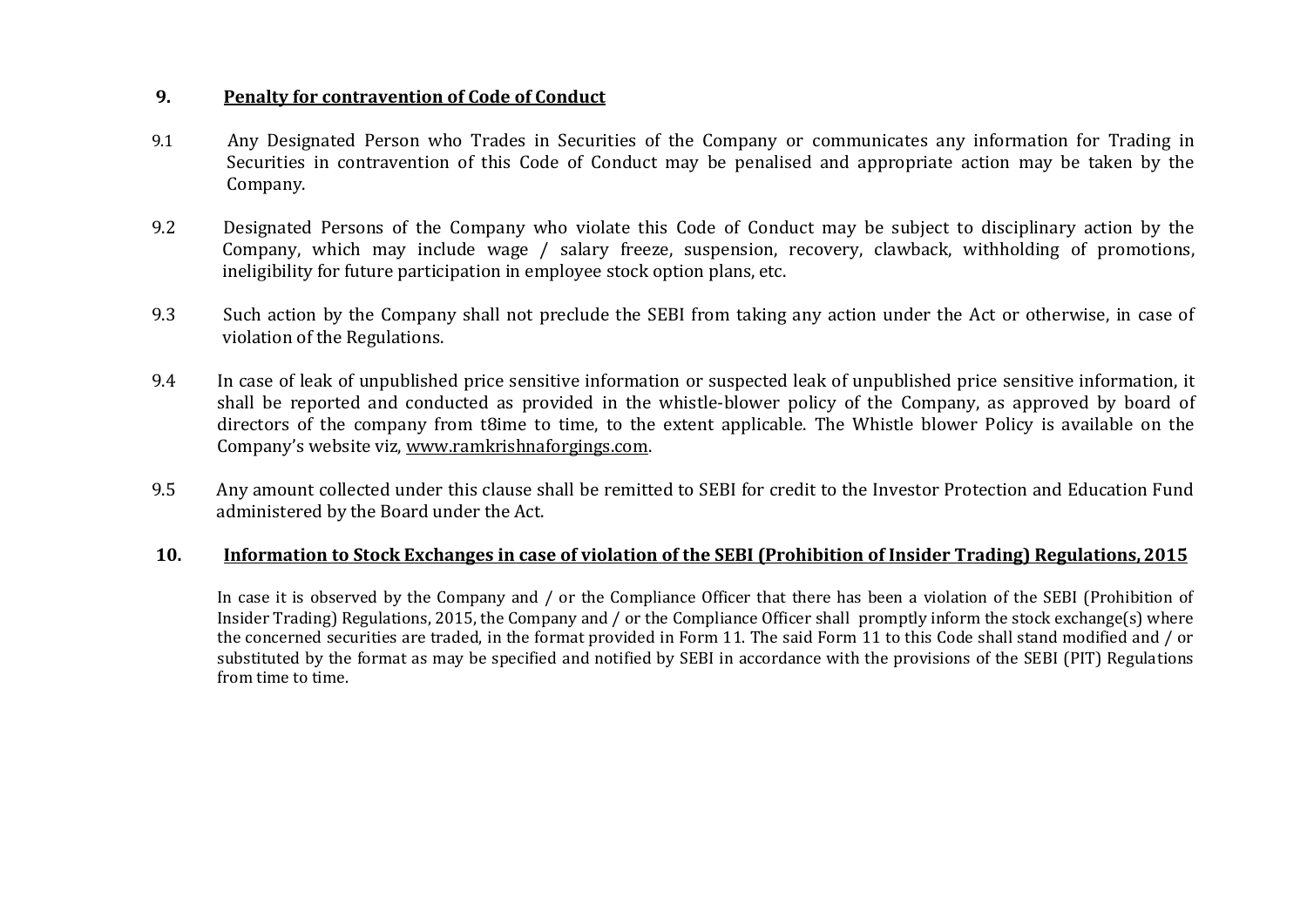#### **Part H Forms**

# **Initial Disclosure – Within 30 days of Regulations takingeffect Form 1**

Name of the Company : ISIN of the Company :

Details of Securities held by Promoter, member of Promoter Group, Key Managerial Personnel (KMP), Director and other such persons as mentioned in Regulation 6(2)

| Name,<br>PAN No.,<br>CIN / DIN<br>& address | <b>Category of Person</b><br>(Promoters/<br>of<br>member<br>Promoter | <b>of</b><br>Date<br>appointme<br>-of<br>nt<br><b>Director</b>            | <b>Securities</b><br>held<br>the<br>date<br>on<br>regulation<br>into force                                                       | as  <br><b>of</b><br>coming | $%$ of<br><b>Share</b><br>holdi<br>ng | into force                     |                                                                    |                                                             | Open Interest of the Future   Open Interest of the Option<br>Contracts held as on the Contracts held as on the<br>date of regulation coming $\vert$ date of regulation coming<br>into force |                                                                    |                                                                    |  |  |
|---------------------------------------------|----------------------------------------------------------------------|---------------------------------------------------------------------------|----------------------------------------------------------------------------------------------------------------------------------|-----------------------------|---------------------------------------|--------------------------------|--------------------------------------------------------------------|-------------------------------------------------------------|---------------------------------------------------------------------------------------------------------------------------------------------------------------------------------------------|--------------------------------------------------------------------|--------------------------------------------------------------------|--|--|
| with<br>contact<br>nos.                     | Group/KMP/Direct<br>immediate<br>ors/<br>relatives/others<br>etc)    | <b>OR</b><br>/KMP<br><sub>of</sub><br>Date<br>becoming<br><b>Promoter</b> |                                                                                                                                  |                             |                                       |                                |                                                                    |                                                             |                                                                                                                                                                                             |                                                                    |                                                                    |  |  |
|                                             |                                                                      |                                                                           | of <sub>1</sub><br><b>Type</b><br><b>Security (For</b><br>eg.- Shares,<br>Warrants,<br>Convertible<br><b>Debentures</b><br>etc.) | Nos.                        |                                       | Contract<br>specifica<br>tions | <b>Numbe</b><br>of<br>r<br>units<br>(contra<br>lot<br>cts<br>size) | <b>Notion</b><br>al<br><b>Value</b><br>in<br>Rupee<br>terms | Contra<br><b>ct</b><br>specific<br>ations                                                                                                                                                   | <b>Numbe</b><br>of<br>r<br>units<br>(contra<br>lot<br>cts<br>size) | <b>Notion</b><br>al<br><b>Value</b><br>in<br><b>Rupee</b><br>terms |  |  |
| $\mathbf{1}$                                | $\overline{2}$                                                       | 3                                                                         | 4                                                                                                                                | 5                           | -6                                    |                                | 8                                                                  | 9                                                           | <b>10</b>                                                                                                                                                                                   | 11                                                                 | 12                                                                 |  |  |
|                                             |                                                                      |                                                                           |                                                                                                                                  |                             |                                       |                                |                                                                    |                                                             |                                                                                                                                                                                             |                                                                    |                                                                    |  |  |

**Signature :** 

**Designation :** 

**Date:**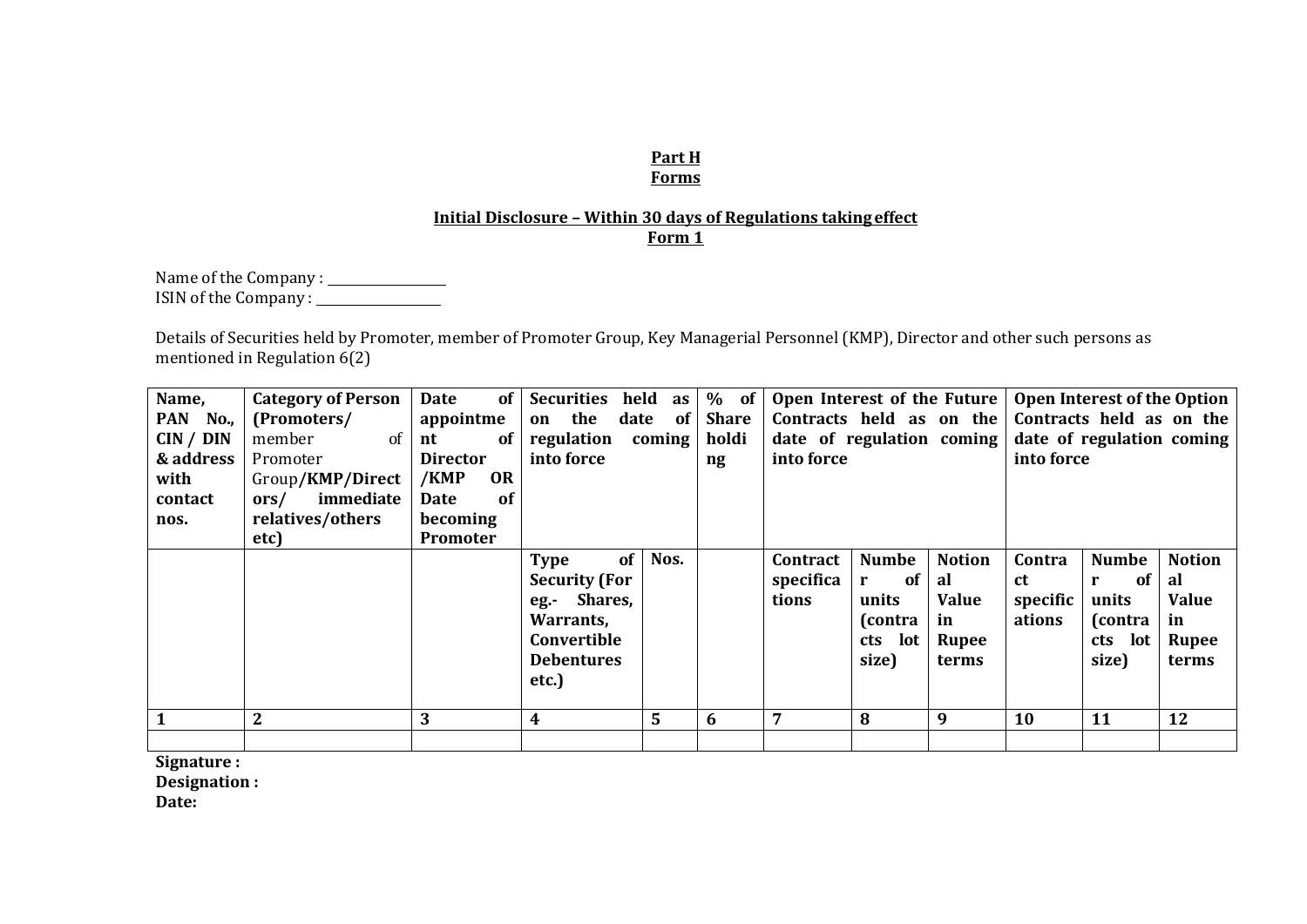**Place :**

# **Initial Disclosure – Within 7 days of Appointment as KMP or Director/Becoming a Promoter –**

**Form 2**

Name of the company : ISIN of the company :

Details of Securities held on appointment of Key Managerial Personnel (KMP) or Director or upon becoming a Promoter or member of Promoter group of a listed company and other such persons as mentioned in Regulation 6(2)

| Name, PAN   Category | of                | <b>Date</b><br><b>of</b> | <b>Securities</b><br>held | as          | $%$ of                 | Open Interest of the Future   Open Interest of the Option |              |               |                           |                          |               |  |
|----------------------|-------------------|--------------------------|---------------------------|-------------|------------------------|-----------------------------------------------------------|--------------|---------------|---------------------------|--------------------------|---------------|--|
| No., $CIN$           | Person            | appointme                | the<br>date<br>on         | of          | <b>Share</b>           | Contracts held as on the                                  |              |               |                           | Contracts held as on the |               |  |
| <b>DIN</b><br>&      | (Promoters/<br>or | of<br>nt                 | regulation                | coming      | holdi                  | date of regulation coming                                 |              |               | date of regulation coming |                          |               |  |
| address              | member<br>of      | <b>Director</b>          | into force                |             | $\mathbf{n}\mathbf{g}$ | into force                                                |              |               | into force                |                          |               |  |
| with                 | Promoter<br>group | <b>OR</b><br>/KMP        |                           |             |                        |                                                           |              |               |                           |                          |               |  |
| contact              | /KMP/Directors/   | of<br>Date               |                           |             |                        |                                                           |              |               |                           |                          |               |  |
| nos.                 | immediate         | becoming                 |                           |             |                        |                                                           |              |               |                           |                          |               |  |
|                      | relatives/others  | Promoter                 |                           |             |                        |                                                           |              |               |                           |                          |               |  |
|                      | etc)              |                          |                           |             |                        |                                                           |              |               |                           |                          |               |  |
|                      |                   |                          | of<br><b>Type</b>         | Nos.        |                        | Contract                                                  | <b>Numbe</b> | <b>Notion</b> | Contra                    | <b>Numbe</b>             | <b>Notion</b> |  |
|                      |                   |                          | <b>Security (For</b>      |             |                        | specifica                                                 | 0f<br>r      | al            | <b>ct</b>                 | <b>of</b><br>r           | al            |  |
|                      |                   |                          | eg.- Shares,              |             |                        | tions                                                     | units        | <b>Value</b>  | specific                  | units                    | <b>Value</b>  |  |
|                      |                   |                          | Warrants,                 |             |                        |                                                           | (contra      | in            | ations                    | (contra                  | in            |  |
|                      |                   |                          | Convertible               |             |                        |                                                           | cts lot      | Rupee         |                           | lot<br>cts               | Rupee         |  |
|                      |                   |                          | <b>Debentures</b>         |             |                        |                                                           | size)        | terms         |                           | size)                    | terms         |  |
|                      |                   |                          | etc.)                     |             |                        |                                                           |              |               |                           |                          |               |  |
|                      |                   |                          |                           |             |                        |                                                           |              |               |                           |                          |               |  |
|                      | $\mathbf{2}$      | 3                        | 4                         | $5^{\circ}$ | 6                      | 7                                                         | 8            | 9             | 10                        | 11                       | 12            |  |
|                      |                   |                          |                           |             |                        |                                                           |              |               |                           |                          |               |  |
|                      |                   |                          |                           |             |                        |                                                           |              |               |                           |                          |               |  |

**Signature : Designation : Date: Place :**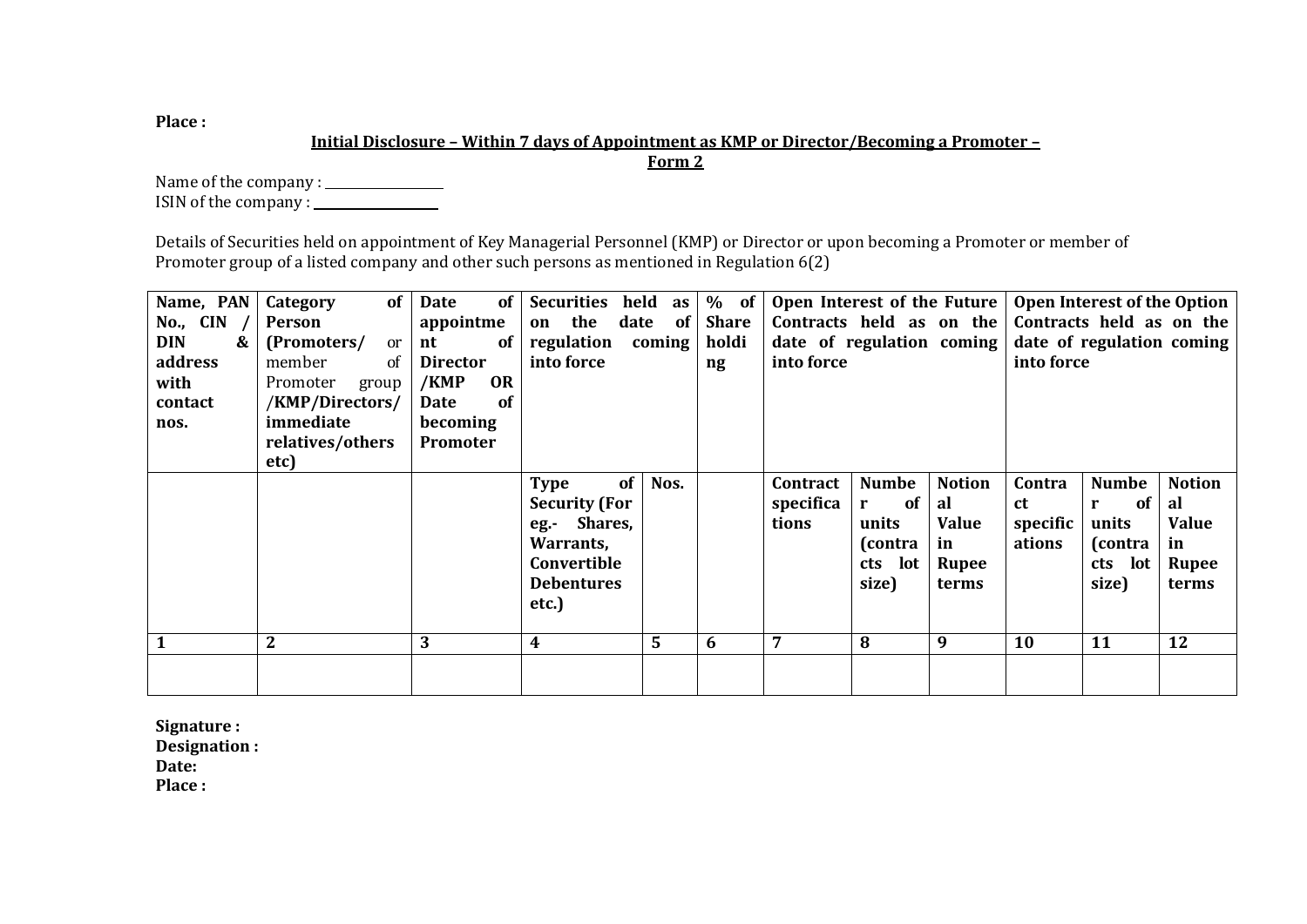#### **Continual Disclosures – Within 2 Trading Days of the Transaction**

#### **Form 3**

Name of the company : ISIN of the company :

**Details of change in holding of Securities of Promoter, Employee or Director of a listed company and other such persons as mentioned in Regulation 6(2)**

| Nam<br>e,<br>PAN,<br>CIN/<br>DIN,<br>$\boldsymbol{\&}$<br>addr<br>ess<br>with<br>cont<br>act<br>nos. | Categ<br>ory of<br><b>Perso</b><br>n<br>(Pro<br>moter<br>s/<br>KMP/<br><b>Direct</b><br><sub>or</sub><br>$s/$ im<br>media<br>te<br>relati<br>ve<br>to/ot<br>hers<br>etc.) | <b>Securities held</b><br>prior to<br>acquisition/dis<br>posal |                  |          |     | <b>Securities</b><br>acquired/Disposed |               | <b>Securities held</b><br>post<br>acquisition/dis<br>posal |                | Date of<br>allotment<br>advice/<br>acquisitio<br>n of<br>shares/<br>sale of<br>shares<br>specify |    | <b>Date</b><br>of<br>inti<br>mati<br>on<br>to<br>com<br>pan<br>y | Mode<br>of<br>acquisi<br>tion $/$<br>dispos<br>al (on<br>market<br>/public<br>rights/<br>prefere<br>ntial<br>offer /<br>off<br>market<br>/ Inter-<br>se<br>transfe<br>r, | Options etc) |            | <b>Trading in derivatives (Specify</b><br>type of contract, Futures or |      | Exch<br>ange<br>on<br>whic<br>h<br>the<br>trad<br>e<br>was<br>exec<br>uted |
|------------------------------------------------------------------------------------------------------|---------------------------------------------------------------------------------------------------------------------------------------------------------------------------|----------------------------------------------------------------|------------------|----------|-----|----------------------------------------|---------------|------------------------------------------------------------|----------------|--------------------------------------------------------------------------------------------------|----|------------------------------------------------------------------|--------------------------------------------------------------------------------------------------------------------------------------------------------------------------|--------------|------------|------------------------------------------------------------------------|------|----------------------------------------------------------------------------|
|                                                                                                      |                                                                                                                                                                           |                                                                |                  |          |     |                                        |               |                                                            |                |                                                                                                  |    |                                                                  | <b>ESOPs</b><br>etc.)                                                                                                                                                    |              |            |                                                                        |      |                                                                            |
|                                                                                                      |                                                                                                                                                                           | Type of                                                        | No.              | Type of  | No. | Valu                                   | Trans         | Type of                                                    | No.            | Fro                                                                                              | To |                                                                  |                                                                                                                                                                          | Type         | Co         | Buy                                                                    | Sell |                                                                            |
|                                                                                                      |                                                                                                                                                                           | security                                                       | and $\%$<br>of   | security |     | e                                      | act ion       | security                                                   | and $\%$<br>of | m                                                                                                |    |                                                                  |                                                                                                                                                                          | of           | ntr        |                                                                        |      |                                                                            |
|                                                                                                      |                                                                                                                                                                           | (For eg.                                                       | share            | (For eg. |     |                                        | Type<br>(Buy) | (For eg.<br>$\qquad \qquad -$                              | share          |                                                                                                  |    |                                                                  |                                                                                                                                                                          | cont<br>ract | act<br>spe |                                                                        |      |                                                                            |
|                                                                                                      |                                                                                                                                                                           | Shares,                                                        | $\boldsymbol{h}$ | Shares,  |     |                                        | Sale/         | Shares,                                                    | holdin         |                                                                                                  |    |                                                                  |                                                                                                                                                                          |              | cifi       |                                                                        |      |                                                                            |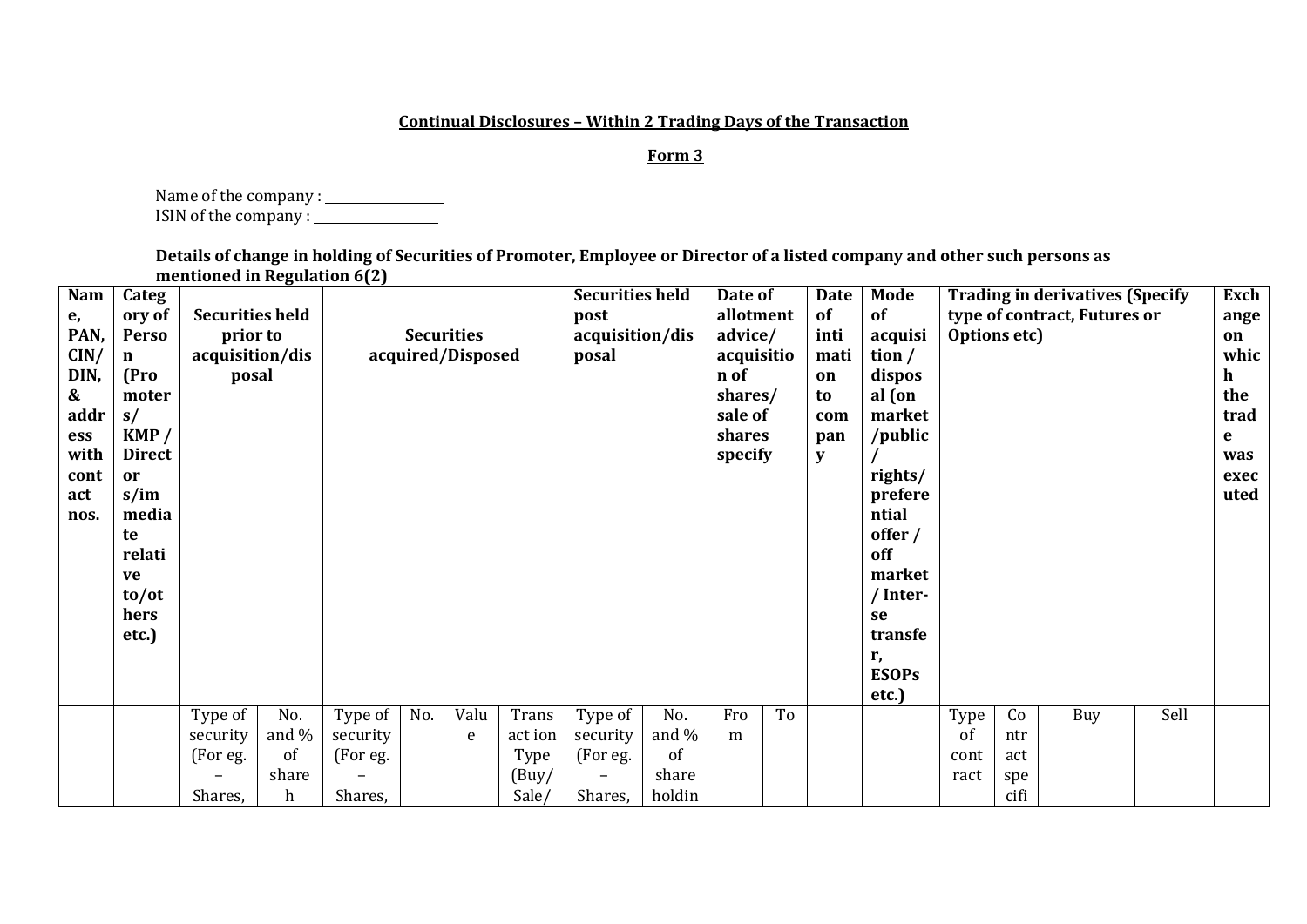|              |   | Warran         | olding         | Warran        |   |                | Pledge     | Warran         | g  |    |    |    |    |    | cati |      |              |                |                            |    |
|--------------|---|----------------|----------------|---------------|---|----------------|------------|----------------|----|----|----|----|----|----|------|------|--------------|----------------|----------------------------|----|
|              |   | ts,            |                | ts,           |   |                |            | ts,            |    |    |    |    |    |    | ons  |      |              |                |                            |    |
|              |   | Convert        |                | Convert       |   |                | Revok      | Convert        |    |    |    |    |    |    |      |      |              |                |                            |    |
|              |   | i ble          |                | ible          |   |                | e/         | i ble          |    |    |    |    |    |    |      |      |              |                |                            |    |
|              |   | Debent         |                | Debent        |   |                | Invok      | Debent         |    |    |    |    |    |    |      |      |              |                |                            |    |
|              |   | ur es<br>etc.) |                | ures<br>etc.) |   |                | $\epsilon$ | ur es<br>etc.) |    |    |    |    |    |    |      |      |              |                |                            |    |
|              |   |                |                |               |   |                |            |                |    |    |    |    |    |    |      | Noti | Nu           | $\mathbf N$    | Nu                         |    |
|              |   |                |                |               |   |                |            |                |    |    |    |    |    |    |      | ona  | mb           | ot             | mb                         |    |
|              |   |                |                |               |   |                |            |                |    |    |    |    |    |    |      |      | er           | i <sub>0</sub> | er                         |    |
|              |   |                |                |               |   |                |            |                |    |    |    |    |    |    |      | Val  | of           | $\mathbf n$    | of                         |    |
|              |   |                |                |               |   |                |            |                |    |    |    |    |    |    |      | ue   | unit         | al             | uni                        |    |
|              |   |                |                |               |   |                |            |                |    |    |    |    |    |    |      |      | S            | V              | ts                         |    |
|              |   |                |                |               |   |                |            |                |    |    |    |    |    |    |      |      | $(\text{co}$ | al             | $\left(\mathrm{co}\right)$ |    |
|              |   |                |                |               |   |                |            |                |    |    |    |    |    |    |      |      | ntra         | $\mathbf{u}$   | ntr                        |    |
|              |   |                |                |               |   |                |            |                |    |    |    |    |    |    |      |      | cts          | e              | act                        |    |
|              |   |                |                |               |   |                |            |                |    |    |    |    |    |    |      |      | $*$ lot      |                | $s^*$                      |    |
|              |   |                |                |               |   |                |            |                |    |    |    |    |    |    |      |      | size         |                | lot                        |    |
|              |   |                |                |               |   |                |            |                |    |    |    |    |    |    |      |      |              |                | size                       |    |
| $\mathbf{1}$ | 2 | 3              | $\overline{4}$ | 5             | 6 | $\overline{7}$ | 8          | 9              | 10 | 11 | 12 | 13 | 14 | 15 | 16   | 17   | 18           | $\mathbf{1}$   | 20                         | 21 |
|              |   |                |                |               |   |                |            |                |    |    |    |    |    |    |      |      |              | 9              |                            |    |
|              |   |                |                |               |   |                |            |                |    |    |    |    |    |    |      |      |              |                |                            |    |

Note: In case of Options, notional value shall be calculated based on Premium plus strike price of options.

Name & Signature:

Designation:

Date:

Place: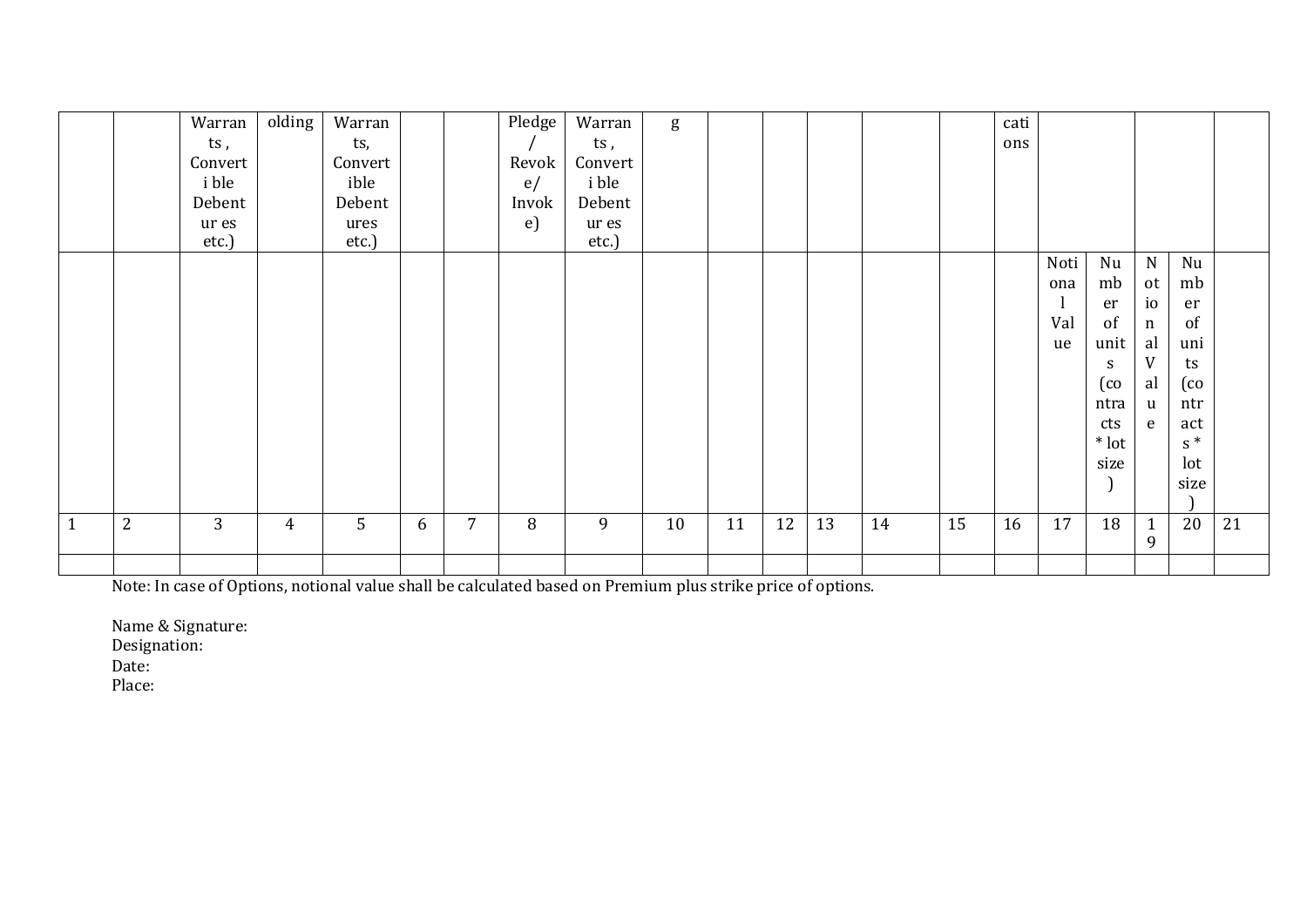## **Annual Disclosure – Within 15 days of end of Financial Year Form 4**

Name of the Company : ISIN of the Company :

I, in my capacity as of the Company, hereby submit the following details of Securities held in the Company as on March 31,[].

# **1. SHAREHOLDINGS OF DIRECTORS /PROMOTER/ DESIGNATED PERSONOR PERSON WHO IS PART OF PROMOTER GROUP IN OWN NAME**

| Name, PAN,<br>CIN/DIN, &<br>address with<br>contact nos. | Designation &<br>Department | on 1st April | No. of Shares Held   No. of Shares Bought<br>during the year ended 31st<br>March | No. of Shares Sold<br>during the year<br>ended 31st March | No. of Shares held<br>as on 31st March | Folio No./<br>DPID &<br>Client ID |
|----------------------------------------------------------|-----------------------------|--------------|----------------------------------------------------------------------------------|-----------------------------------------------------------|----------------------------------------|-----------------------------------|
|                                                          |                             |              |                                                                                  |                                                           |                                        |                                   |

# **2. DETAILS OF SHARES HELD BY IMMEDIATE RELATIVE & MATERIAL FINANCIAL PERSONS**

| Name, PAN,<br>CIN/DIN, &<br>address with<br>contact nos. | Designation &<br>Department | on 1st April | No. of Shares Held   No. of Shares Bought<br>during the year ended 31st<br>March | No. of Shares Sold<br>during the year<br>ended 31st March | No. of Shares held<br>as on 31st March | Folio No./<br>DPID &<br>Client ID |
|----------------------------------------------------------|-----------------------------|--------------|----------------------------------------------------------------------------------|-----------------------------------------------------------|----------------------------------------|-----------------------------------|
|                                                          |                             |              |                                                                                  |                                                           |                                        |                                   |

*\*Material Financial Person shall mean a relationship in which one person is a recipient of any kind of payment such as by way of a loan or gift during the immediately preceding twelve months, equivalent to at least 25% of such payer's annual income but shall exclude relationships in which the payment is based on arm's length transactions*

I hereby declare and confirm that –

I shall not enter into any opposite transaction i.e. selling or buying any number of shares during the next six months following the prior transaction.

Date: Name & Signature: Place: Designation: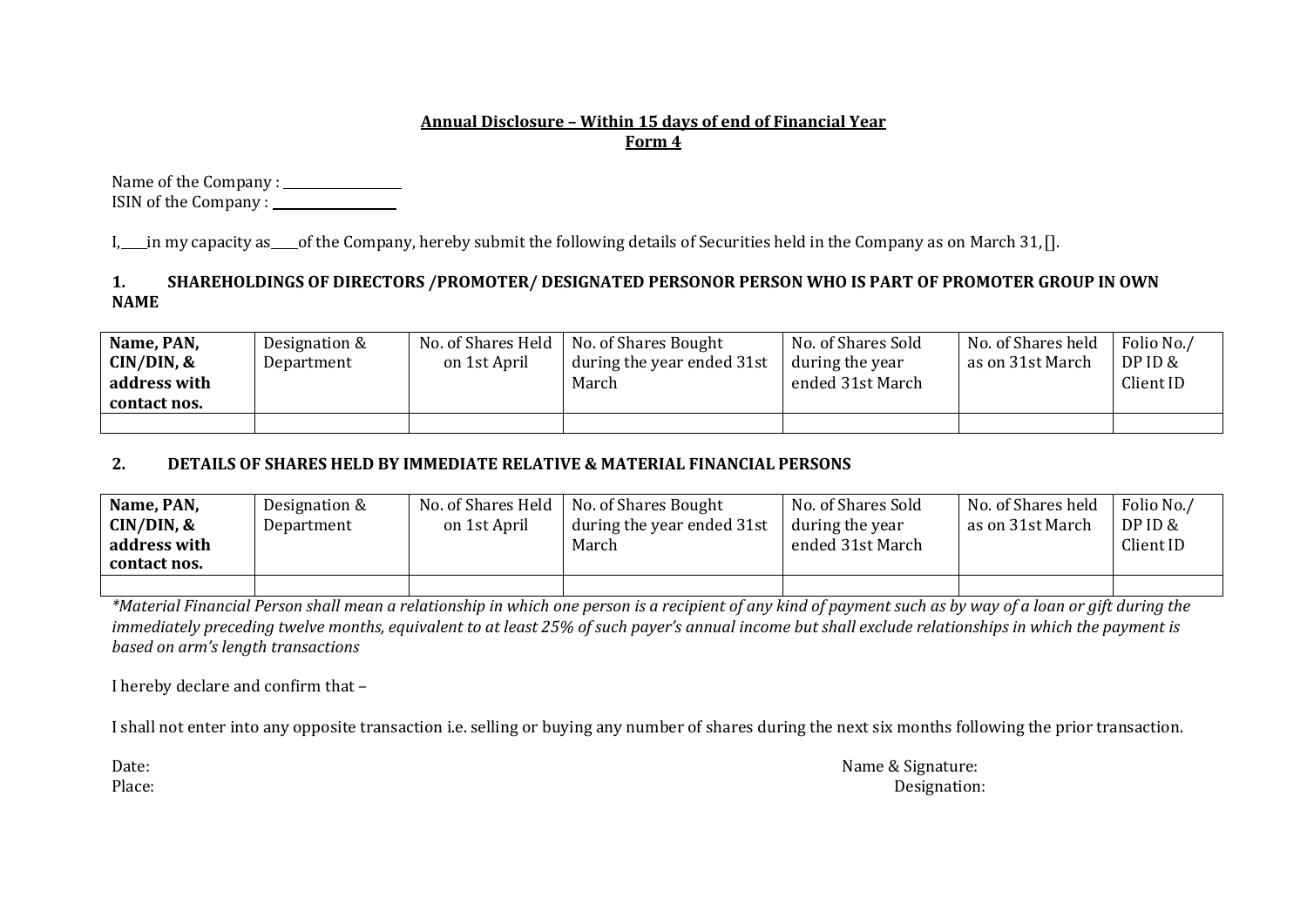# **"Form 5"**

#### **RAMKRISHNA FORGINGS LIMITED**

#### **FORMAT FOR ONE-TIME DISCLOSURE BY DESIGNATED PERSON**

*[In terms of Clause 14 of Schedule B to the SEBI (Prohibition of Insider Trading) Regulations, 2015]*

| From | Name of the Designated Person:- |  |
|------|---------------------------------|--|
|      | Designation & Department        |  |

To The Compliance Officer Ramkrishna Forgings Limited, 72, Shakespeare Sarani, Kolkata-700017.

in my capacity as a Designated Person of Ramkrishna Forgings Limited hereby submit the following details as on (date of becoming a Designated Person).

#### *Details of Designated Person:*

| <b>PAN</b> | Phone, mobile or<br>cell number | <b>Names of Educational</b><br>Institutions from which<br>designated person<br>have graduated | <b>Names of Past Employers</b> |
|------------|---------------------------------|-----------------------------------------------------------------------------------------------|--------------------------------|
|            |                                 |                                                                                               |                                |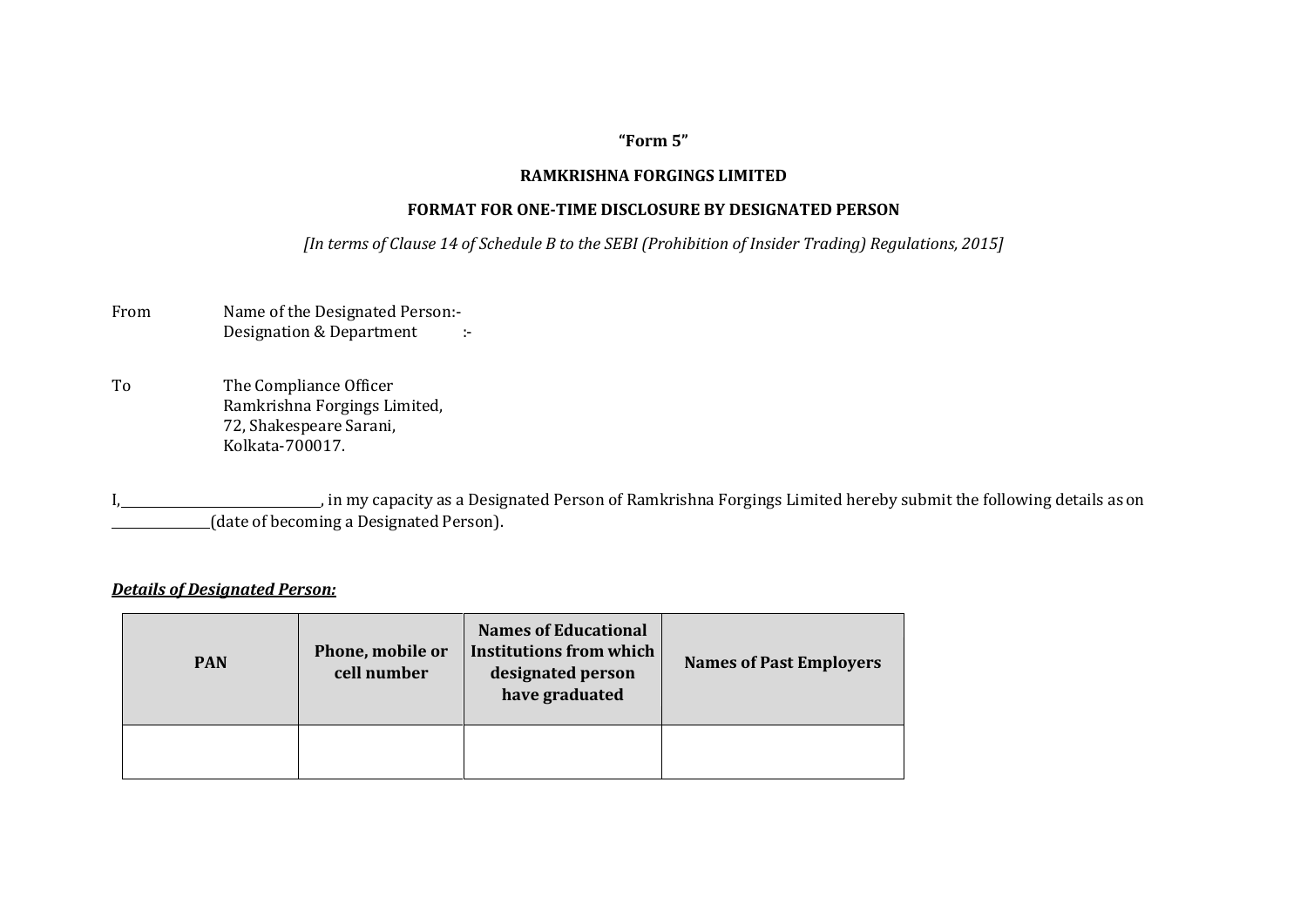#### *Details of Immediate Relative(s):*

| <b>Name of Immediate Relatives</b> | <b>PAN</b> |
|------------------------------------|------------|
|                                    |            |

*Note: Immediate Relative means a spouse of a person and includes parent, sibling, and child of that person or of the spouse, if they are either dependent financially on such person, or consults such person in taking decisions relating to trading in securities*

#### *Details of Person(s) with whom Designated Person shares a material financial relationship:*

| <b>Name of the Person</b> | <b>PAN</b> |
|---------------------------|------------|
|                           |            |

*Note: "material financial relationship" shall mean a relationship in which one person is a recipient of any kind of payment such as by way of a loan or gift during the immediately preceding twelve months, equivalent to at least 25% of such payer's annual income but shall exclude relationships in which the payment is based on arm's length transactions.*

*Date: Name: Signature:*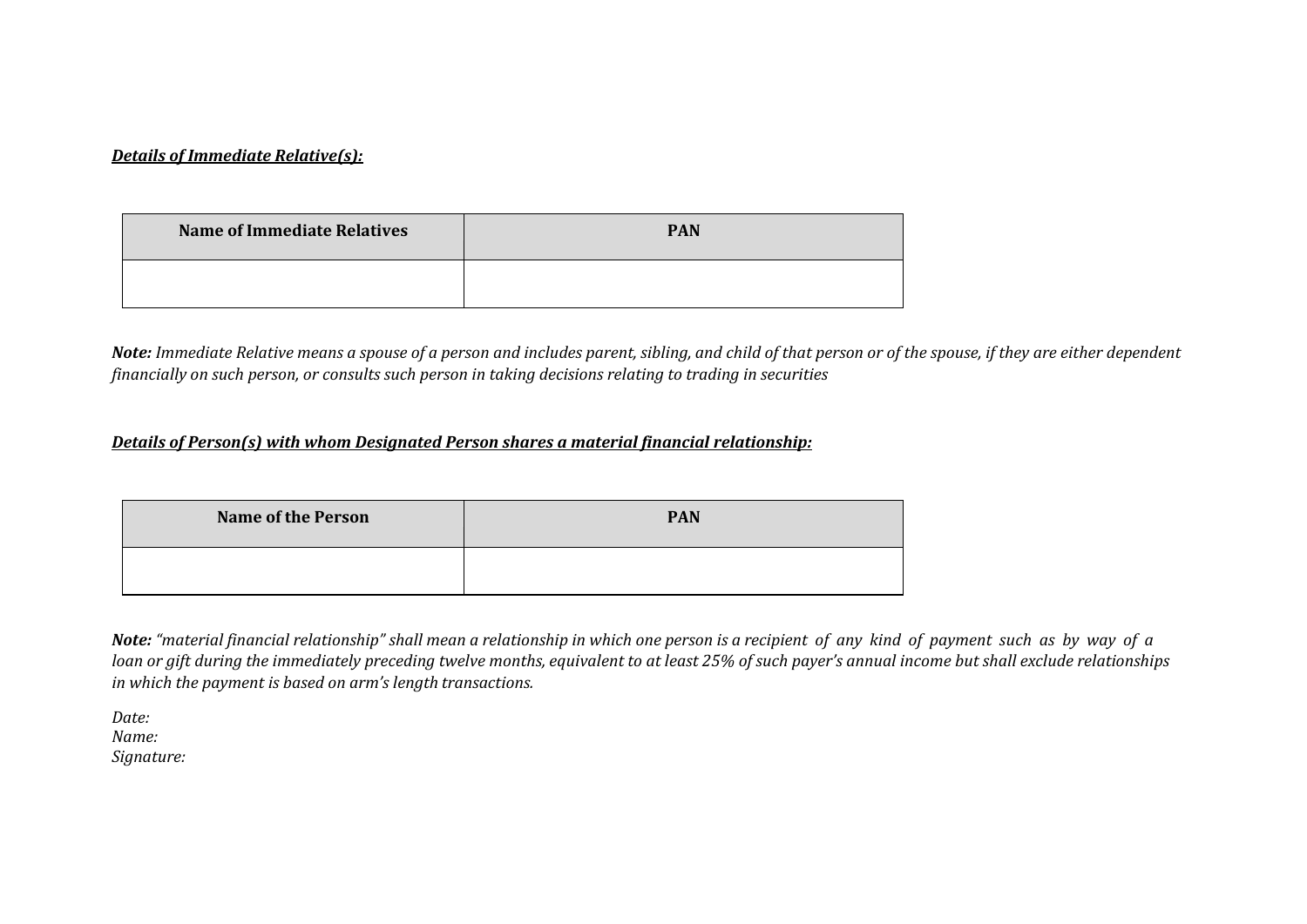# **"Form 6"**

#### **Ramkrishna Forgings Limited**

### **FORMAT FOR CONTINUAL/ANNUAL DISCLOSURE BY DESIGNATED PERSON**

*[In terms of Clause 14 of Schedule B to the SEBI (Prohibition of Insider Trading) Regulations, 2015]*

- From Name of the Designated Person:-Designation & Department :-
- To The Compliance Officer Ramkrishna Forgings Limited, 9/1, R. N. Mukherjee Road, Kolkata-1.

I, 1. 1. in my capacity as a Designated Person of Ramkrishna Forgings Limited hereby submit the following details as on 31st March, .

### *Details of Designated Person:*

| <b>PAN</b> | Phone, mobile or cell number |
|------------|------------------------------|
|            |                              |

#### *Details of Immediate Relative(s):*

| <b>Name of Immediate Relatives</b> | <b>PAN</b> |
|------------------------------------|------------|
|                                    |            |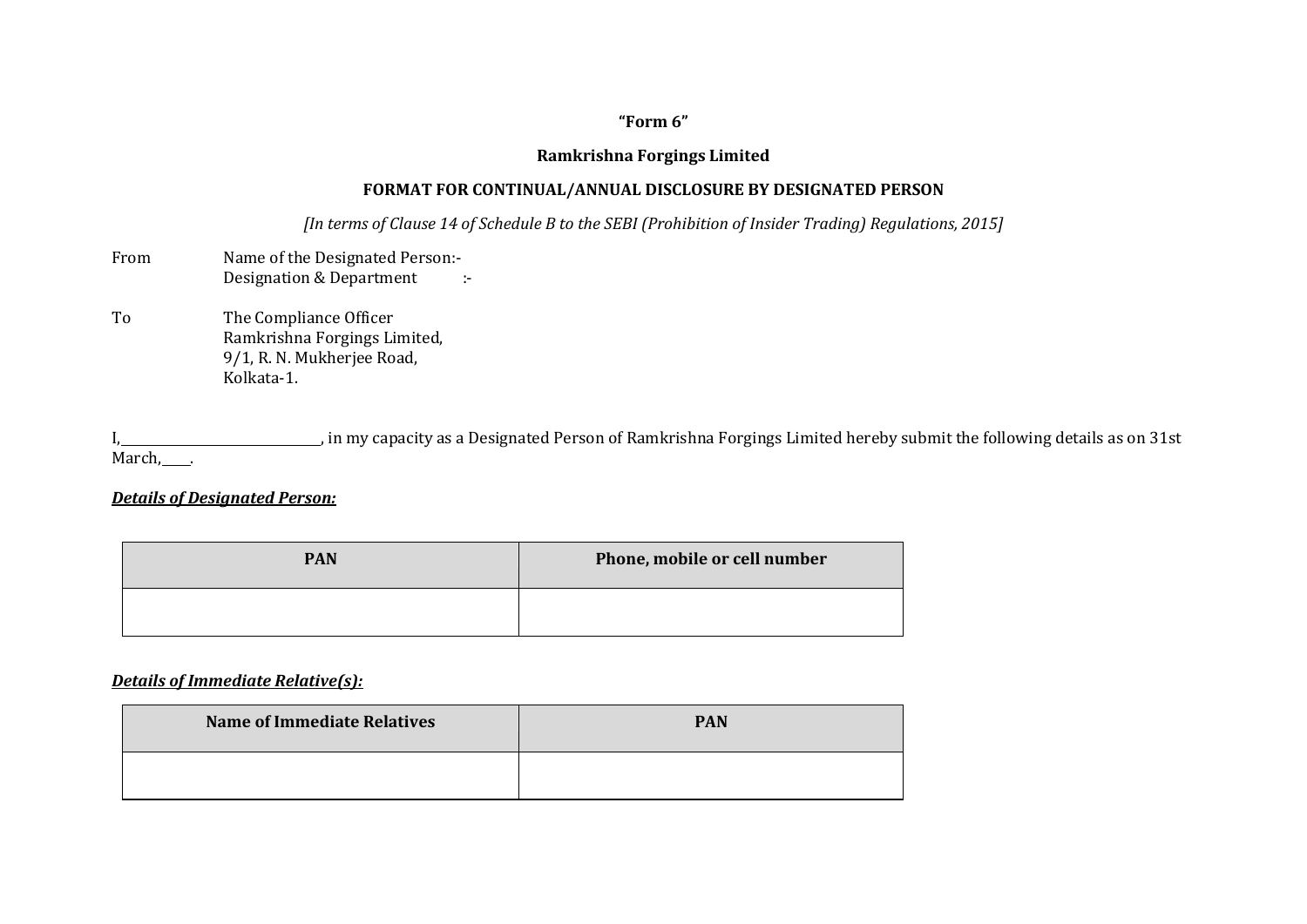*Note: Immediate Relative means a spouse of a person and includes parent, sibling, and child of that person or of the spouse, if they are either dependent financially on such person, or consults such person in taking decisions relating to trading in securities*

### *Details of Person(s) with whom Designated Person shares a material financial relationship:*

| <b>Name of the Person</b> | <b>PAN</b> |
|---------------------------|------------|
|                           |            |

*Note: "material financial relationship" shall mean a relationship in which one person is a recipient of any kind of payment such as by way of a loan or gift during the immediately preceding twelve months, equivalent to at least 25% of such payer's annual income but shall exclude relationships in which the payment is based on arm's length transactions.*

*Date: Name: Signature:*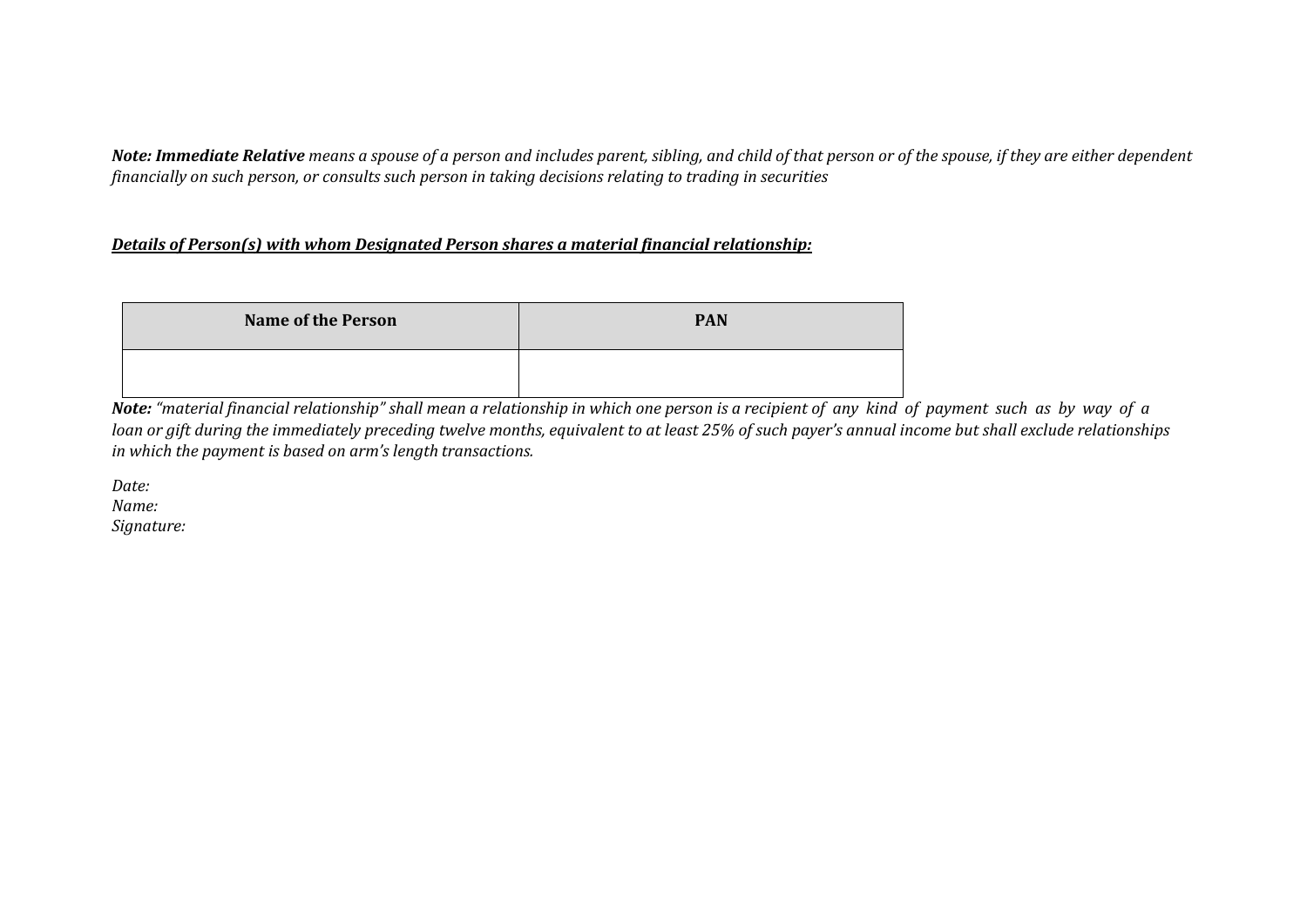### **Pre-Clearance Application Form Form 7**

The Compliance Officer, Ramkrishna Forgings Limited [Address]

Dear Sir/Madam,

### **Subject : Application for Pre-dealing approval in Securities of the Company by Designated Persons**

Pursuant to the SEBI (Prohibition of Insider Trading) Regulations, 2015 and the Company's Code of Conduct for Prevention of Insider Trading, I seek approval for purchase / sale / subscription/dealing with shares/securities of the Company as per details given below :

| $\mathbf{1}$   | Name, PAN No., CIN/DIN, & address of Designated Person<br>with contact nos.    |                                                                                                                                                                                                                                                                                                                                                                                                   |
|----------------|--------------------------------------------------------------------------------|---------------------------------------------------------------------------------------------------------------------------------------------------------------------------------------------------------------------------------------------------------------------------------------------------------------------------------------------------------------------------------------------------|
| $\overline{2}$ | Designation                                                                    |                                                                                                                                                                                                                                                                                                                                                                                                   |
| 3              | Number & Type of Securities held as on date (prior to<br>acquisition/disposal) |                                                                                                                                                                                                                                                                                                                                                                                                   |
| 4              | Mode in which Securities are held and Folio No. / DP ID /<br>Client ID No      |                                                                                                                                                                                                                                                                                                                                                                                                   |
| 5              | The proposal is for                                                            | (a) Purchase of Securities / Subscription to<br>Securities - Specify Mode of Acquisition -<br>whether market purchase/public<br>rights/preferential offer/off market/inter-se<br>transfer etc.<br>(b) Sale of Securities<br>(c) Trading in Derivatives - Specify type of<br>contract, futures or options etc, whether Buy or<br>Sell contract, value and number of units<br>(Contracts lot size). |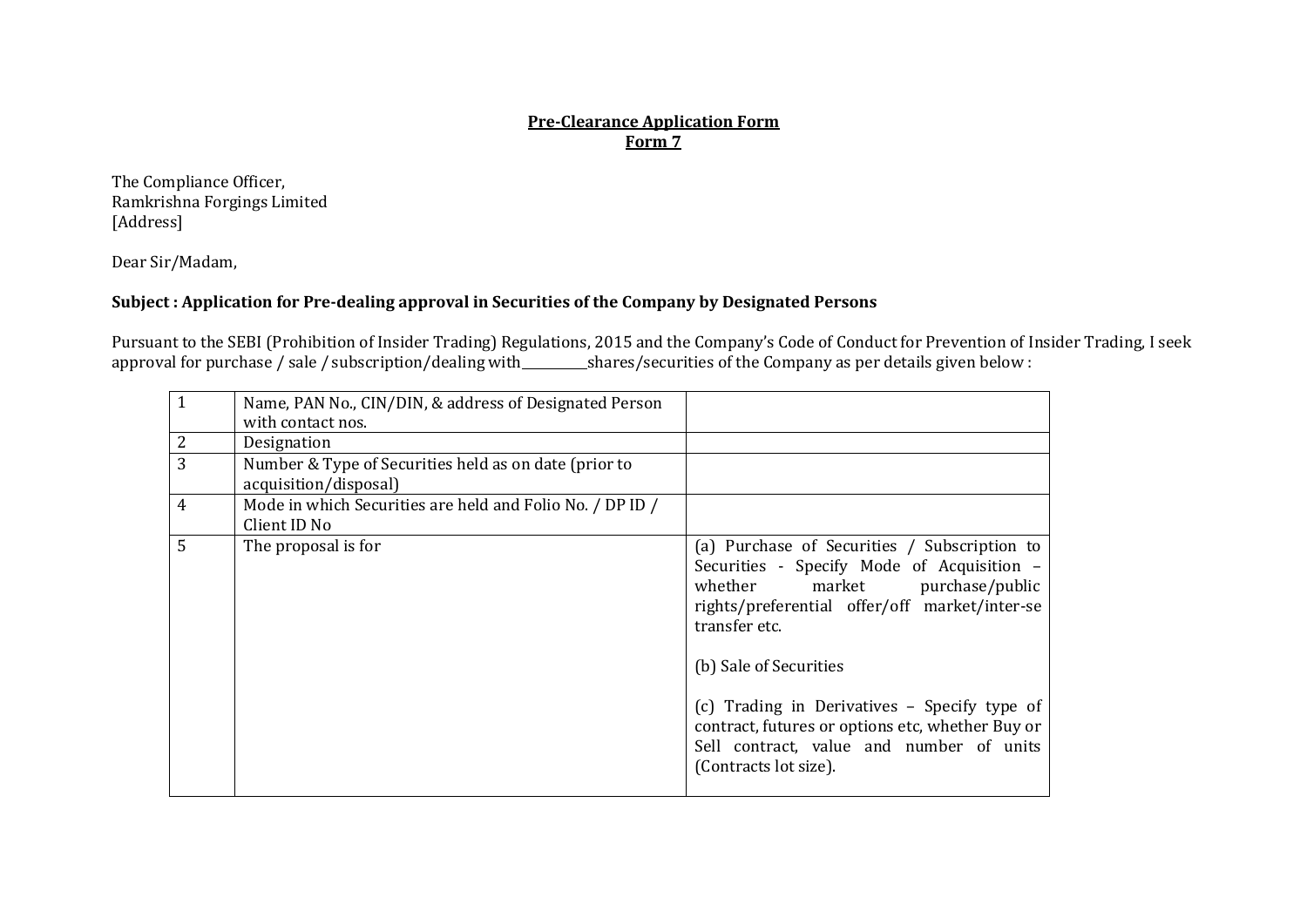|    |                                                                                                                                                      | $(d)$ Any other – Specify - |
|----|------------------------------------------------------------------------------------------------------------------------------------------------------|-----------------------------|
| 6  | Type of Securities proposed to be dealt with                                                                                                         |                             |
|    | Proposed date of dealing in Securities                                                                                                               |                             |
| 8  | Number of Securities<br>proposed<br>be<br>to<br>acquired/subscribed/sold/dealt with                                                                  |                             |
| 9  | Percentage of Shareholding (Pre-transaction and post<br>transaction)                                                                                 |                             |
| 10 | Price at which the transaction is proposed and aggregate<br>traded value (Rs.) of the Securities                                                     |                             |
| 11 | Current market price (as on date of application)                                                                                                     |                             |
| 12 | Whether the proposed transaction will be through stock<br>exchange or off-market deal and if former, exchange on<br>which the trade will be executed |                             |
| 13 | Folio No. / DP ID / Client ID No. where the Securities will<br>be credited / debited                                                                 |                             |
| 14 | Name and address of the Broker (if the deal is to be in the<br>open market) and his SEBI Registration Number                                         |                             |

I enclose herewith the form of Undertaking signed by me.

I declare that the above information is true, correct and complete in all respects.

Date :

Signature :

Name :

Designation :

Encl: Format of Undertaking by Applicant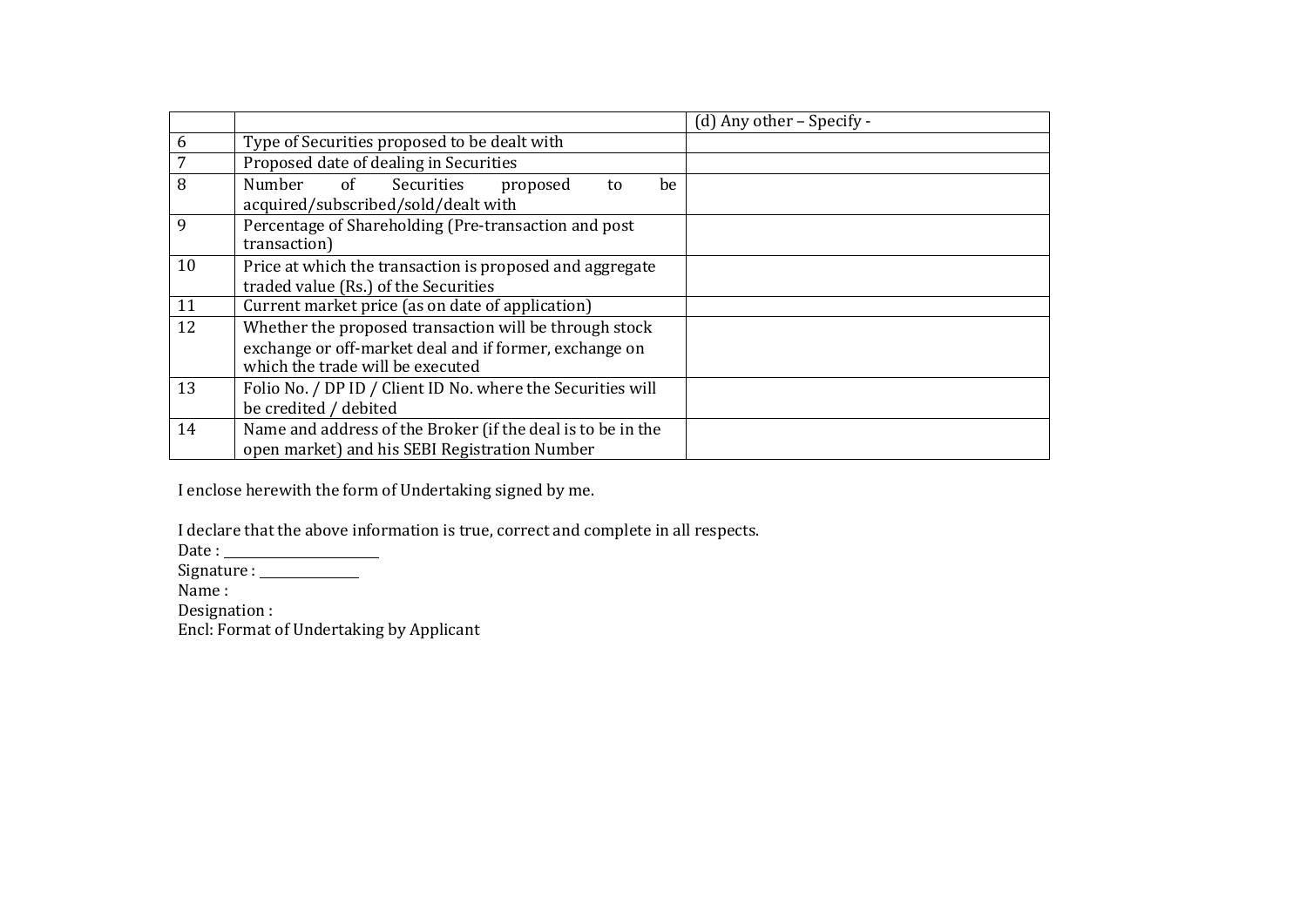# **UNDERTAKING (Enclosure to Form 7)**

The Compliance Officer, Ramkrishna Forgings Limited [Address]

I, , of the Company residing at , am desirous of  $\frac{d}{dt}$  dealing in shares of the Company as mentioned in my application dated

I declare that I am not in possession of or otherwise privy to any Unpublished Price Sensitive Information (as defined in the Company's Code of Conduct for prevention of Insider Trading ("the Code")) up to the time of signing this Undertaking. In the event that I have access to or receive any information that could be construed as "Unpublished Price Sensitive Information" as defined in the Code, after the signing of this Undertaking but before executing the transaction for which approval is sought, I shall promptly inform the Compliance Officer of the same and shall completely refrain from dealing in the Securities of the Company until such information becomespublic.

I further declare that I have not contravened the provisions of the Code as notified by the Company from time to time. I undertake to submit the necessary report within 2 (two) days of execution of the transaction / a 'Nil' report if the transaction is not undertaken. If approval is granted, I shall execute the deal within 7 days of receipt of the approval failing which I shall seek fresh pre-clearance.

I declare that the above information is true, correct and complete in all respects. I hereby confirm that I shall not engage into the reverse transaction i.e. Buying/ selling of shares, within 6 months of buying/ selling respectively.

Date : and the state of the state of the state of the state of the state of the state of the state of the state of the state of the state of the state of the state of the state of the state of the state of the state of the

Signature :

Name :

Designation :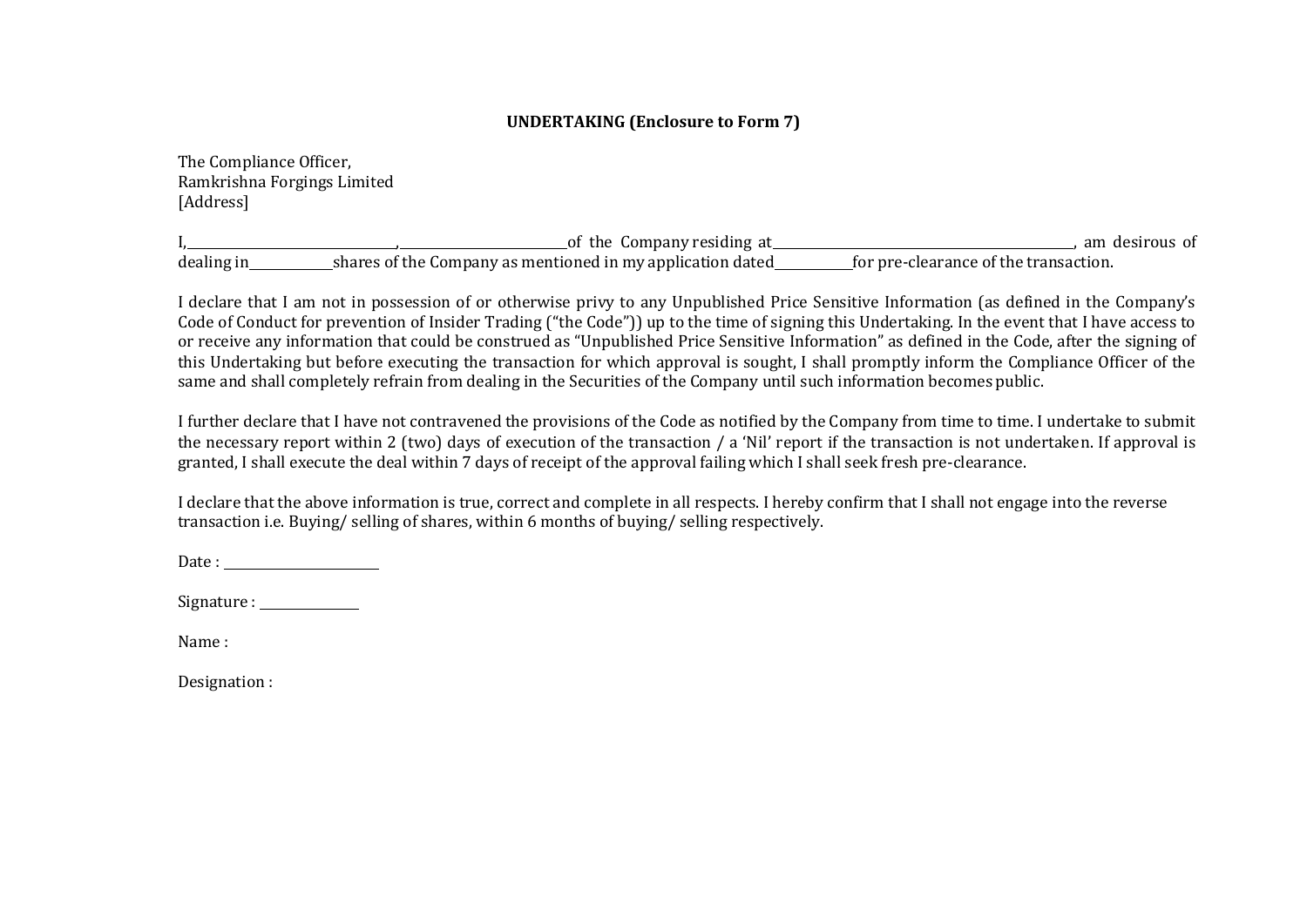#### **Pre-Clearance Order Form 8**

| To.                  |  |
|----------------------|--|
| Name : $\_\_$        |  |
| Designation : $\Box$ |  |
| Place : $\Box$       |  |

This is to inform you that your request for [purchasing/selling/subscribing to/dealing with] (nos) of Securities of the Company as mentioned in your pre-clearance application form dated\_\_\_\_\_\_\_\_\_\_\_\_is hereby approved<sup>1</sup>. Please note that the aforesaid transaction must be completed on or before (date), i.e., that is within 7 (seven) trading days from today. In case you do not execute the approved transaction /deal on or before the aforesaid date, you would have to seek fresh pre-clearance before executing any transaction/dealing in the Securities of the Company as per the Company's Code of Conduct for Prevention of Insider Trading.

Further, you are required to file the details of the executed transactions in the attached format within 2 (two) days from the scheduled date of the transaction. In case the transaction is not undertaken, a 'Nil' report shall be required to be submitted along with reasons for the same.

Yours faithfully,

#### COMPLIANCE OFFICER

Date :

Encl: Format for submission of details of transaction

1 Note : In case of rejection, reasons for the same should be communicated by the Compliance Officer.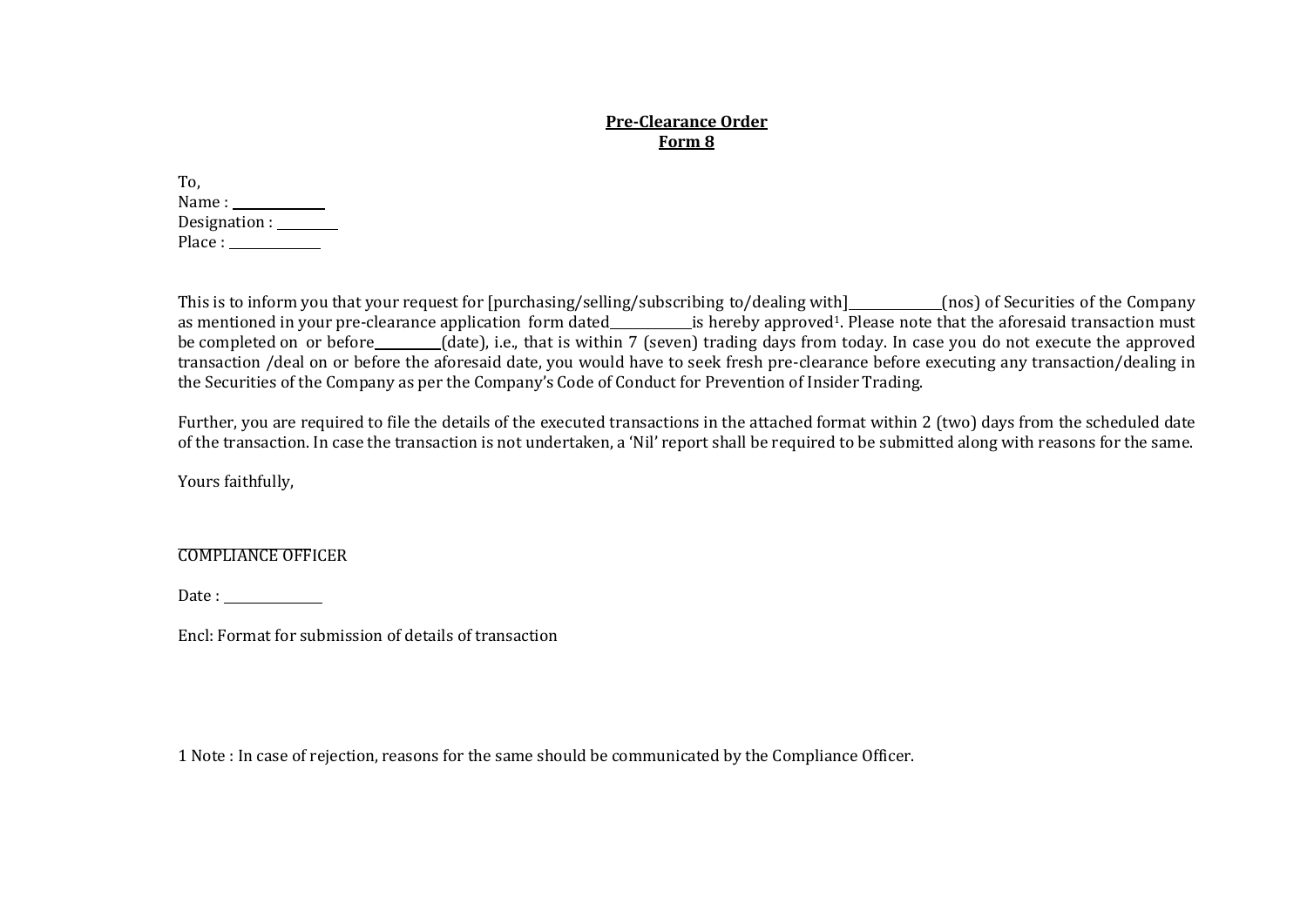#### **Pre-Clearance Transaction Execution Report Form 9**

The Compliance Officer, Ramkrishna Forgings Limited ISIN No : [Address]

This is to inform you that as per the pre-clearance order issued by you on [ ] pursuant to my pre-clearance application form dated [], I hereby report the details of the transactions executed by me.

I have bought/sold/subscribed to/dealt with Securities of the Company as mentioned below:

| Name,<br><b>PAN</b><br>No.,<br>CIN/<br>DIN, &<br>addres<br>s of the<br><b>Design</b><br>ated<br><b>Person</b><br>with<br>contact<br>$\mathbf{n}\mathbf{o}$ | Categ<br>ory of<br><b>Desig</b><br>nated<br><b>Perso</b><br>$\mathbf n$ | Securities held prior to<br>acquisition / disposed                                                                        | <b>Securities</b><br>acquired/Disposed                                                                  | % Shareholding                                                  | of<br><b>Date</b><br>allotment<br>advice/acquis<br>ition<br>of<br>shares/sale of<br>shares<br>-<br>specify | Date<br><b>of</b><br>intimati<br>to<br>on<br>Compan<br>V | <b>Mode of</b><br>Acquisiti<br>on<br>(market)<br>purchas<br>$e$ /public<br>rights/p<br>referent<br>ial<br>offer/off<br>market/<br>inter-se<br>transfer<br>etc.) |
|------------------------------------------------------------------------------------------------------------------------------------------------------------|-------------------------------------------------------------------------|---------------------------------------------------------------------------------------------------------------------------|---------------------------------------------------------------------------------------------------------|-----------------------------------------------------------------|------------------------------------------------------------------------------------------------------------|----------------------------------------------------------|-----------------------------------------------------------------------------------------------------------------------------------------------------------------|
|                                                                                                                                                            |                                                                         | of<br>No.<br><b>Type</b><br>Security (For<br>Shares,<br>$eg.$ -<br>Warrants,<br>Convertible<br><b>Debentures</b><br>etc.) | <b>Type of Security</b><br>No.<br>(For eg.- Shares,<br>Warrants,<br>ible<br>Convert<br>Debentures etc.) | Pre<br>Post<br><b>Transacti</b><br><b>Transactio</b><br>on<br>n | To<br>From                                                                                                 |                                                          |                                                                                                                                                                 |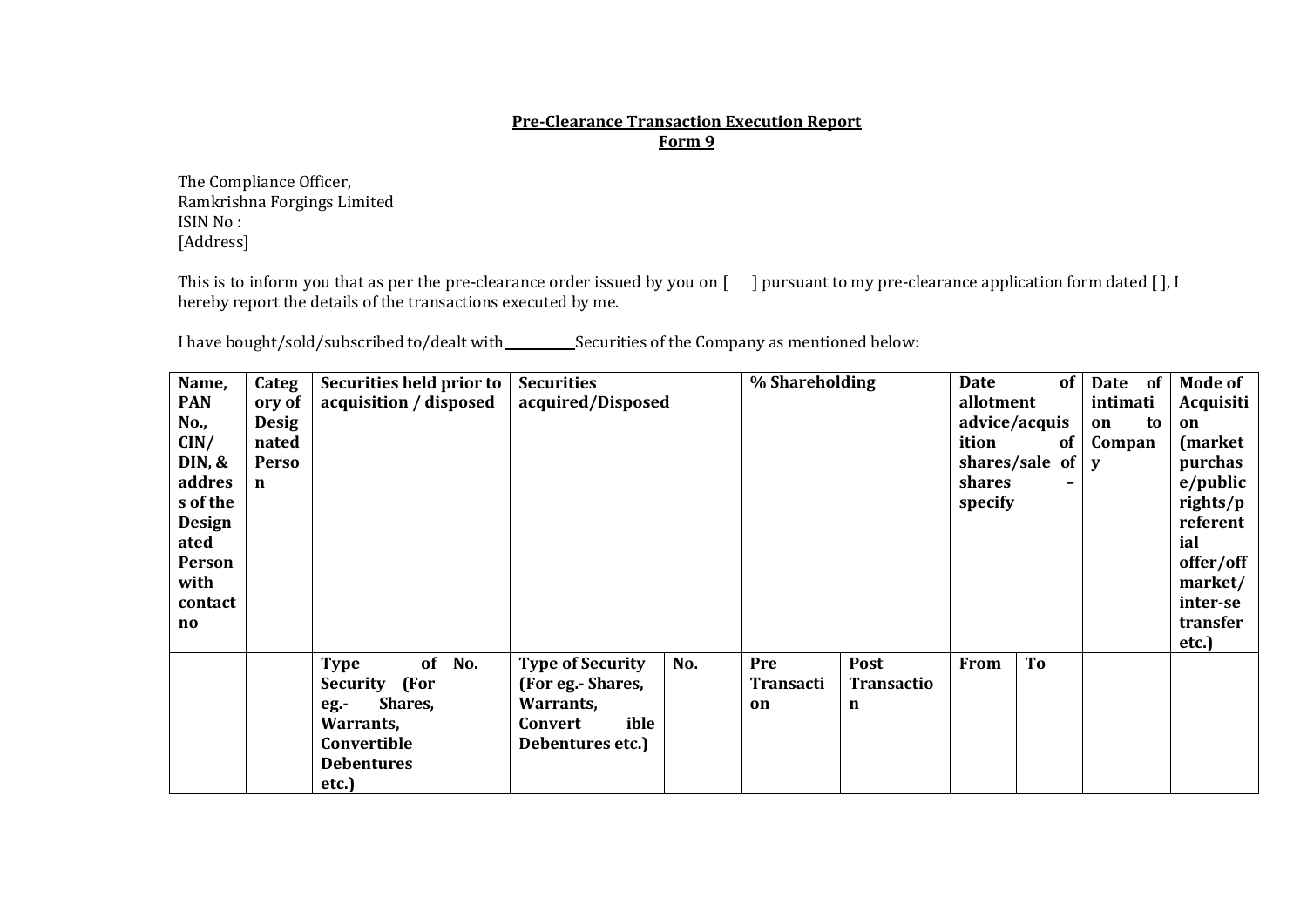[Columns Continued Below … …]

| Trading in derivatives (Specify type of contract, Futures or |                                                          |              |                                                          | Exchange on which the trade was executed |
|--------------------------------------------------------------|----------------------------------------------------------|--------------|----------------------------------------------------------|------------------------------------------|
| Options etc.)                                                |                                                          |              |                                                          |                                          |
| <b>Sell</b><br><b>Buy</b>                                    |                                                          |              |                                                          |                                          |
| <b>Value</b>                                                 | <b>Number</b><br>of<br>units<br>(contracts lot)<br>size) | <b>Value</b> | <b>Number</b><br>of<br>units<br>(contracts lot)<br>size) |                                          |
| <b>13</b>                                                    | 14                                                       | 15           | 16                                                       | 17                                       |

In connection with the aforesaid transaction(s), I hereby undertake to preserve all relevant documents, for a period of five (5) years and to produce the same to the Compliance officer / SEBI, if need be.

I declare that the above information is correct and that no provisions of the Company's Code of Conduct and/or applicable laws/regulations have been contravened for effecting the above said transactions(s).

Date :

Signature :

Name :

Designation :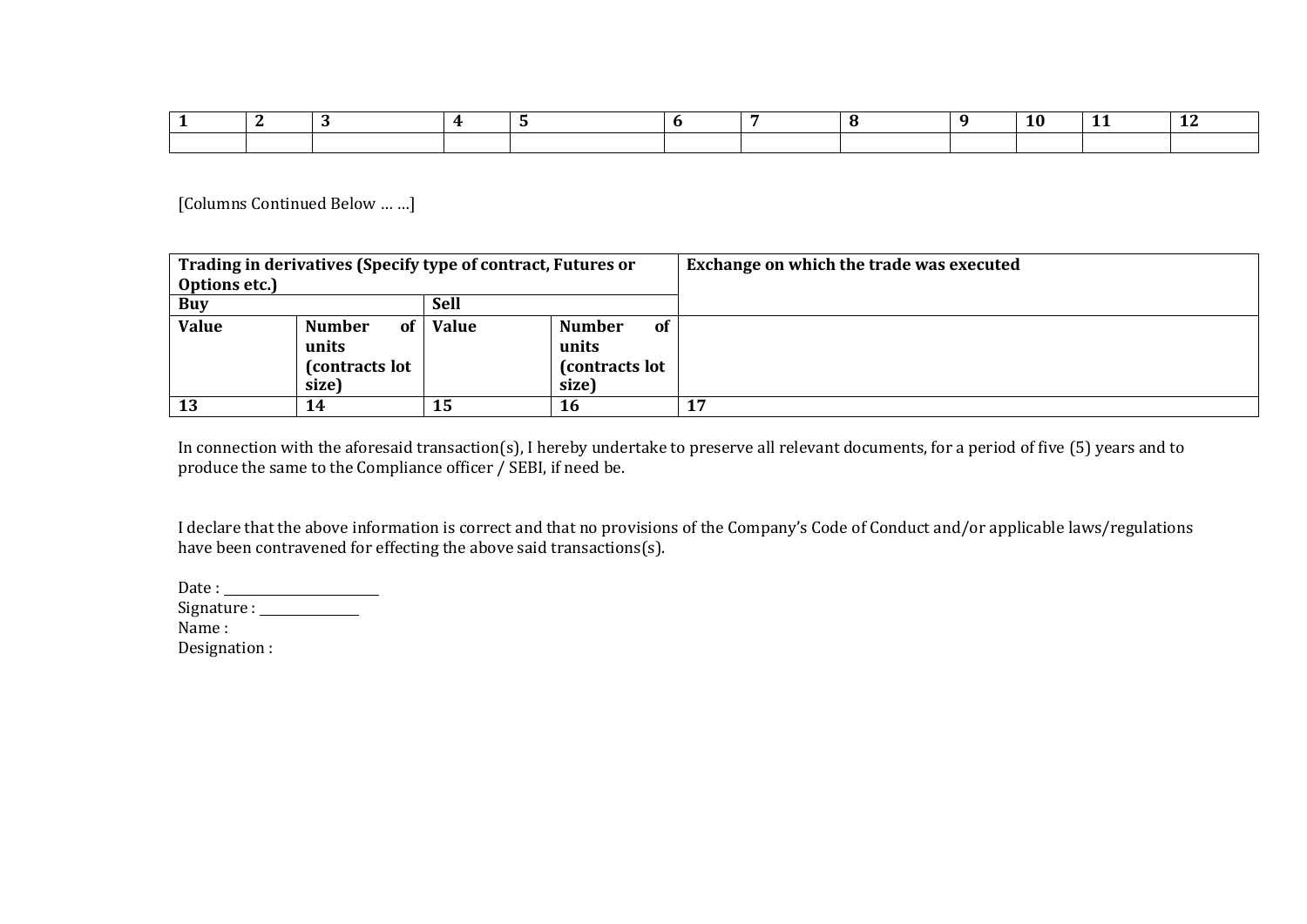#### **Pre-Clearance Transaction – Failure to Execute / Nil Report Form 10**

The Compliance Officer, Ramkrishna Forgings Limited [Address]

This is to inform you that I have been unable to / have not executed the trades in Securities of the Company as earlier indicated in my preclearance application form dated [ ] and in terms of the pre-clearance order issued by you on []. The same is on account of [Reasons to be Provided by Applicant].

I declare that the above information is true, correct and complete in all respects and that no provisions of the Company's Code of Conduct and/or applicable laws/regulations have been contravened.

Date :

| Signature:         |  |
|--------------------|--|
| Name: Designation: |  |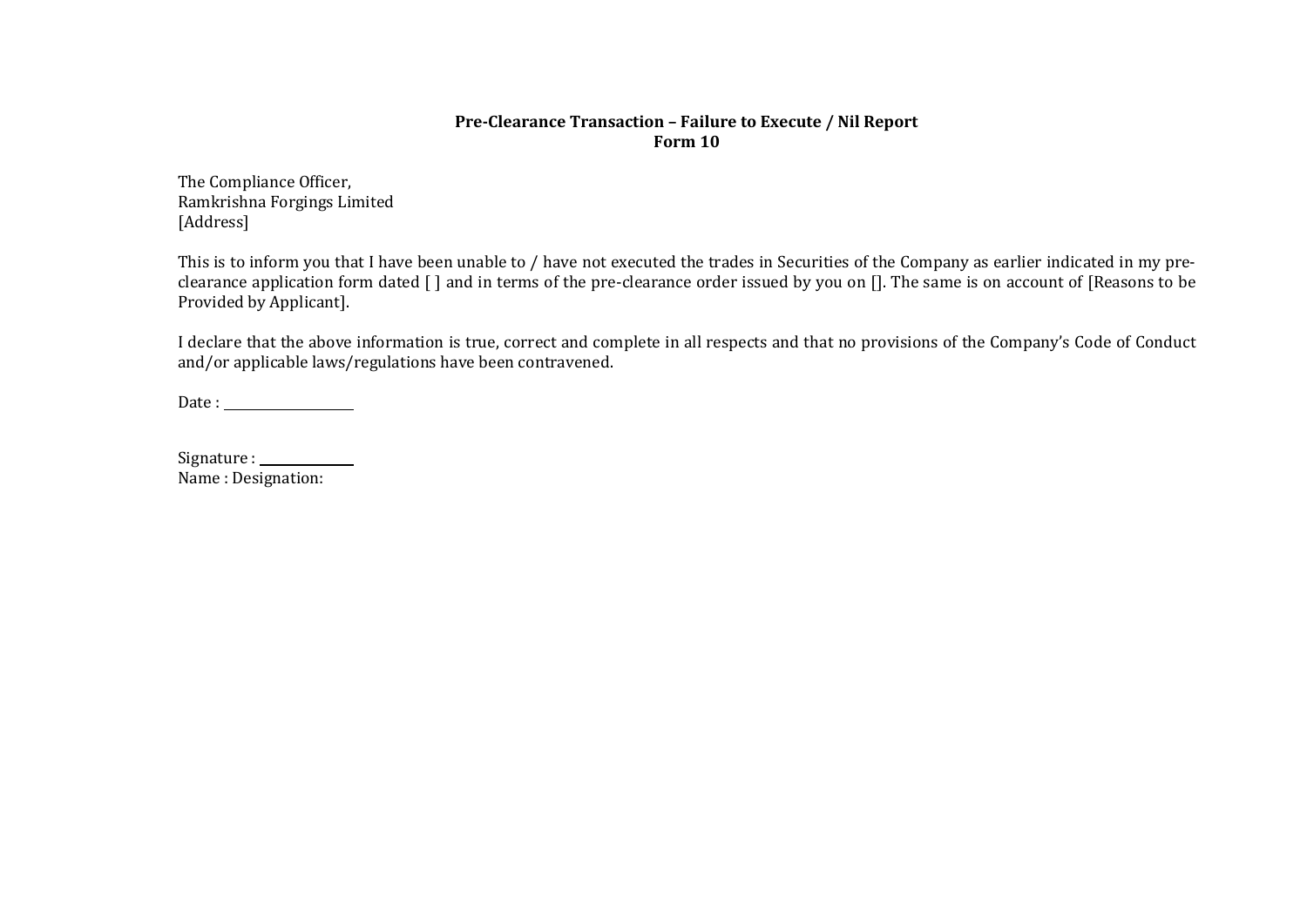# **Form 11**

# Report by Ramkrishna Forgings Limited for violations related to Code of Conduct under SEBI (Prohibition of Insider Trading) Regulations, 2015.

| [Schedule B read with Regulation 9 (1) of SEBI (Prohibition of Insider Trading) Regulations, 2015 |  |  |  |  |
|---------------------------------------------------------------------------------------------------|--|--|--|--|
|                                                                                                   |  |  |  |  |

| Sr.            | Particulars                                                                | Details |  |  |  |  |  |
|----------------|----------------------------------------------------------------------------|---------|--|--|--|--|--|
| No.            |                                                                            |         |  |  |  |  |  |
| $\mathbf{1}$   | Name of the listed company                                                 |         |  |  |  |  |  |
| $\overline{2}$ | Please tick appropriate checkbox                                           |         |  |  |  |  |  |
|                | Reporting in capacity of :                                                 |         |  |  |  |  |  |
|                | $\Box$ Listed Company                                                      |         |  |  |  |  |  |
|                | $\Box$ Intermediary                                                        |         |  |  |  |  |  |
|                | $\Box$ Fiduciary                                                           |         |  |  |  |  |  |
| 3              | A. Details of Designated Person (DP)                                       |         |  |  |  |  |  |
|                | Name of the DP<br>i.                                                       |         |  |  |  |  |  |
|                | ii.<br>PAN of the DP                                                       |         |  |  |  |  |  |
|                | iii.<br>Designation of DP                                                  |         |  |  |  |  |  |
|                | <b>Functional Role of DP</b><br>iv.                                        |         |  |  |  |  |  |
|                | Whether DP is Promoter or belongs to Promoter Group<br>V.                  |         |  |  |  |  |  |
|                | B. If Reporting is for immediate relative of DP                            |         |  |  |  |  |  |
|                | Name of the immediate relative of DP<br>$\mathbf{i}$ .                     |         |  |  |  |  |  |
|                | PAN of the immediate relative of DP<br>ii.                                 |         |  |  |  |  |  |
|                | C. Details of transaction(s)                                               |         |  |  |  |  |  |
|                | Name of the scrip<br>i.                                                    |         |  |  |  |  |  |
|                | ii.<br>No of shares traded and value (Rs.) (Date-wise)                     |         |  |  |  |  |  |
|                | D. In case value of trade(s) is more than Rs.10 lacs in a calendar Quarter |         |  |  |  |  |  |
|                | of intimation<br>of trade(s) by concerned<br>li. Date                      |         |  |  |  |  |  |
|                | DP/director/promoter/promoter group to Company under regulation 7 of       |         |  |  |  |  |  |
|                | SEBI (PIT) Regulations, 2015                                               |         |  |  |  |  |  |
|                | ii. Date of intimation of trade(s) by Company to stock exchanges under     |         |  |  |  |  |  |
|                | regulation 7<br>SEBI (PIT) Regulations, 2015.<br>$\sigma$ f                |         |  |  |  |  |  |
| 4              | Details of violations observed under Code of Conduct                       |         |  |  |  |  |  |
| 5              | Action taken by Listed company                                             |         |  |  |  |  |  |